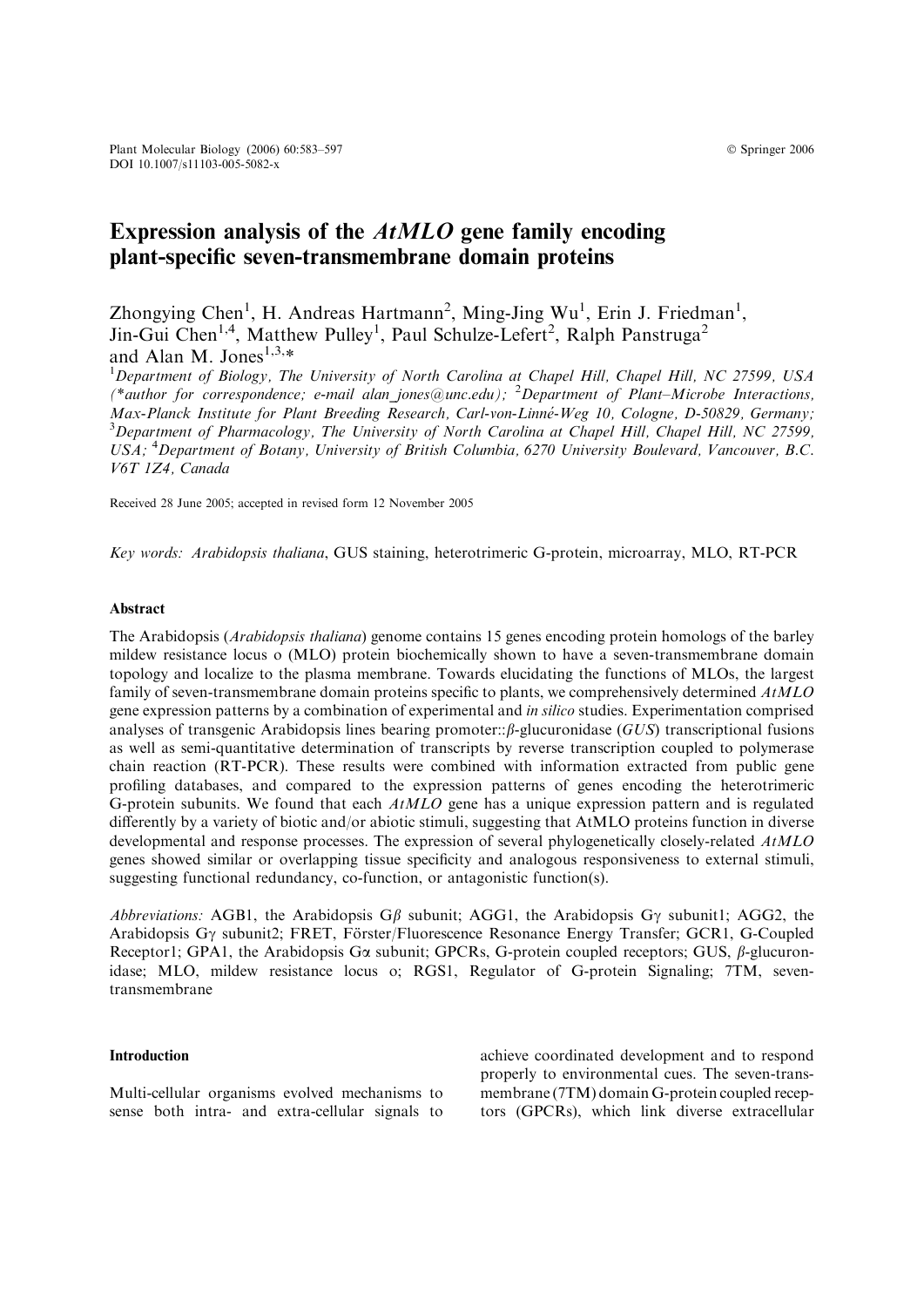stimuli to intracellular signaling networks via heterotrimetric G-proteins, represent the largest family dedicated to recognizing extracellular messengers (Bockaert and Pin, 1999). There are approximately 1000 members in vertebrates, and over 5% of the genome of Caenorhabditis elegans encodes GPCRs (Bockaert and Pin, 1999).

However, the genome of Arabidopsis (Arabidopsis thaliana) may encode far fewer presumptive 7TM domain proteins (Devoto et al., 1999). Among the predicted 7TM domain proteins, only two proteins, a putative plant GPCR protein, G-Coupled Receptor1 (GCR1), and an unusual Regulator of G-protein Signaling protein (AtRGS1), have been reported to be involved in G-protein signaling (Josefsson and Rask, 1997; Chen et al., 2003; Pandey and Assmann, 2004), yet their role as GPCR still awaits testing. Furthermore, the predicted heptahelical structure of GCR1 and AtRGS1 has not been confirmed experimentally.

The largest 7TM protein family in Arabidopsis is comprised of 15 members having significant sequence homology to a barley protein encoded by the mildew resistance locus o (MLO) gene. Accordingly, respective genes were designated AtMLOs (Devoto et al., 1999, 2003). Topology and subcellular localization studies showed barley MLO is plasma membrane delimited via its 7TM domains with the N-terminus positioned extracellularly and the C-terminus intracellularly like metazoan GPCRs (Devoto et al., 1999). Recent evidence obtained using FRET (Förster/Fluorescence Resonance Energy Transfer) analysis further revealed preliminary evidence for in planta MLOdimerization/oligomerization (Elliott et al., 2005).

The biological functions of MLO proteins are largely unknown. MLO proteins are unique to plant taxa, dating back to early land-plant evolution (Devoto et al., 2003). In barley, plants carrying homozygous recessive mlo alleles are resistant to the biotrophic powdery mildew fungus, Blumeria graminis f. sp. hordei. This phenotype indicates a role of MLO in pathogen-related functions, possibly by modulating plant defense (Büschges *et al.*, 1997). Consistent with an involvement in plant–microbe interactions, MLO expression is induced upon biotic and abiotic stress stimuli (Piffanelli et al., 2002). However, mediating disease susceptibility is unlikely the primary function of MLO. Rather, a yet unknown MLO-mediated host process may be usurped by the fungal pathogen for successful colonization. This is reminiscent of human diseases like AIDS, malaria and pneumonia (Panstruga and Schulze-Lefert, 2003), which are caused by pathogens requiring the presence of specific 7TM domain proteins in host cells for successful infections (Pease and Murphy, 1998). The function of barley MLO in mediating disease susceptibility appears to be independent of heterotrimeric Gproteins (Kim et al., 2002). However, a functional contribution of heterotrimeric G-proteins remains a possibility for unknown primary tasks of barley MLO and other MLO proteins (Panstruga and Schulze-Lefert, 2003).

Towards understanding the biological functions of AtMLO proteins, we determined expression patterns of AtMLO genes by performing promoter::GUS studies and reverse transcription coupled to polymerase chain reaction (RT-PCR) of the entire gene family. We also analyzed gene expression information from public gene profiling databases and examined 5' upstream sequences of AtMLO genes for the presence of known regulatory elements. Our results indicate that each AtMLO gene has a unique expression pattern and is regulated differently by a variety of stimuli, suggesting that AtMLOs function in diverse developmental and response processes.

## Materials and methods

### Generation of promoter::GUS constructs and transformation of Arabidopsis

Based on the information provided by the TAIR web site (http://www.arabidopsis.org/, last modified on August 8th 2005), DNA fragments covering 5' upstream (in the context of this study operationally defined as promoter) regions of AtMLOs and genes encoding G-protein subunits AGB1, AGG1 and AGG2 were each amplified from genomic DNA of wild type Arabidopsis (Arabidopsis thaliana; Col-0 ecotype) by using the primers listed in Table 1. Primers were generally designed to cover the 5' upstream region of each gene starting immediately upstream of the start codon up to the end of the next gene located 5' of the gene under consideration. The constructs were made in the following way: for  $AtMLO2$ ,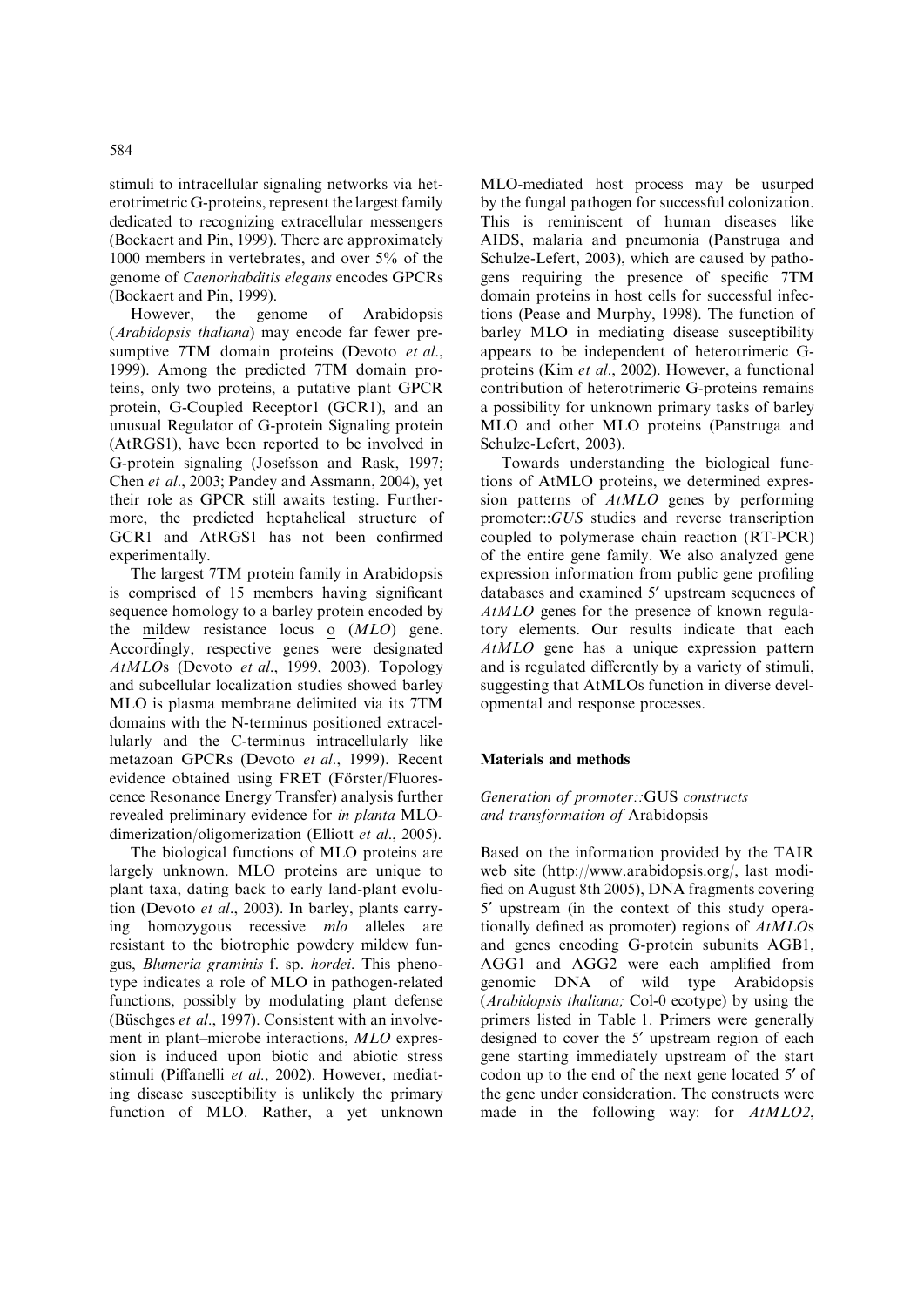| ৃত                            | Gene                                       | Primers <sup>a</sup>                                    |                                    | Size                                |
|-------------------------------|--------------------------------------------|---------------------------------------------------------|------------------------------------|-------------------------------------|
|                               |                                            | Forward                                                 | Reverse                            | $\left(\text{dp}\right)^{\text{b}}$ |
| At4g02600                     | AtMLO.                                     | '-cacccacCAAGTTTGTTTGATAA-3'                            | S'-ACCCATTTTACTTCACACCAGAGAG-3'    | 299                                 |
| At $1g11310$                  | AtMLO2                                     | '-AACACGAAGCAATTGGTCCATC-3'                             | 5'-TGATCTGCCATggGAGCTTAATCCTAAG-3' | 3404                                |
| A13g45290                     | AtMLO3                                     | ATCAATGACCGCATATCTACAAG-3'                              | 5'-ccatggCTTTATATTTTCCCGGTGACTG-3' | 4294                                |
| At $1g11000$                  | AtMLO4                                     | -GAATTCATGACACAAAATGTTC-3'                              | 5'-ccatggCCGGCGAGGAACTTTCTC-3'     | 2055                                |
| $\Delta t2g33670$             | <i>AtMLO5</i>                              | -GCCTACTGATTCTAACTGCACAG-3'                             | 5'-TCCAGCCATggTTTCTTTAACGAAATTG-3  | 2955                                |
| At1g61560                     | AtMLO6                                     | AAAATCATTAGAATTCCTATAATG-3'                             | 5'-CCGCCATggGAACTCACAGAACAGTTCC-3' | 1762                                |
| $\Delta t 2g17430$            | AtMLO7                                     | -caccAGAAGCTGTAGGAAGGATCCAT-3'                          | S-GAGGOGOGAGAAGGAAGGAGAGA          | 1798                                |
| At2g17480                     | AtMLOS                                     | -caccTTGTCCCAACCAAATGG-3'                               | 5'-AACTCCGCGTTATTTAGTTTGGC-3'      | 2383                                |
| At1g42560                     | AtMLO9                                     | '-AAAACTAGGCATGACCATTGTTAC-3'                           | 5'-ccatggCTTAAAACCGTGATGATTATC-3'  | 2076                                |
| At5g65970                     | <i>AtMLO10</i>                             | '-TCCAACAACTCTAAGAAACCCATC-3'                           | 5'-gatcgATGGTAGCCAAAAGAAGAAAATC-3' | 2061                                |
| $\mathrm{At}5\mathrm{g}53760$ | AtMLO1.                                    | '-caccTGTTTCACAAGAATTCACTATTC-3'                        | 5'-TCCCATTTCTTTAAAGTCTGATTCTTC-3   | 2066                                |
| $\Delta t 2g39200$            | <i>AtMLO12</i>                             | -gagctCTGAAGAAACACTCATTAGTAG-3'                         | 5'-TTGCCATggATTTCACTGCTCAAAACTC-3' | 3570                                |
| At4g24250                     | <i>AtMLO13</i>                             | CTTTCTTAGCGGCACTATTCAGTG-3'                             | S'-ccatggCTGCACCTCCAAGATGGAGAC-3'  | 947                                 |
| At1g16700                     | 4tMLO14                                    | -caccGGTGGAAGCTTTGAAG-3'                                | S'-TTTCTTCAACCGAATTCTTTATGAACA-3'  | 2618                                |
| At2g44110                     | 4tMLO15                                    | '-caccTGAAAGCTTCCTTCTTTATCTT-3'                         | S-TITTTTTGCCGGTGATTCGT-3           | 910                                 |
| At4g34460                     | AGBI                                       | '-caccGCCCATGAATCAAAAACCTAA-3'                          | S-TCCGGGATCAGACTTAGGCTT-3          | 755                                 |
| At3g63420                     | <b>AGGI</b>                                | -caccGCGAGGAATCGATCTGGCAT-3'                            | S'-TTGCAGAAAATGCCAAACGCCCAA-3'     | 351                                 |
| At3g22942                     | 4GG2                                       | -caccTTGGCTCGTACTTCGAT-3'                               | S'-CAAAATTTCTCGAATTCAACCCTCA-3     | 1757                                |
|                               | Lower case letters are sequences do not ma | tch with genomic DNA; Underlined are restriction sites. |                                    |                                     |

Table 1. PCR primers used for amplifying regulatory regions of AtMLO genes, AGB1, AGG1 and AGG2. Table 1. PCR primers used for amplifying regulatory regions of AtMLO genes, AGB1, AGG1 and AGG2.

Size of amplified regulatory regions.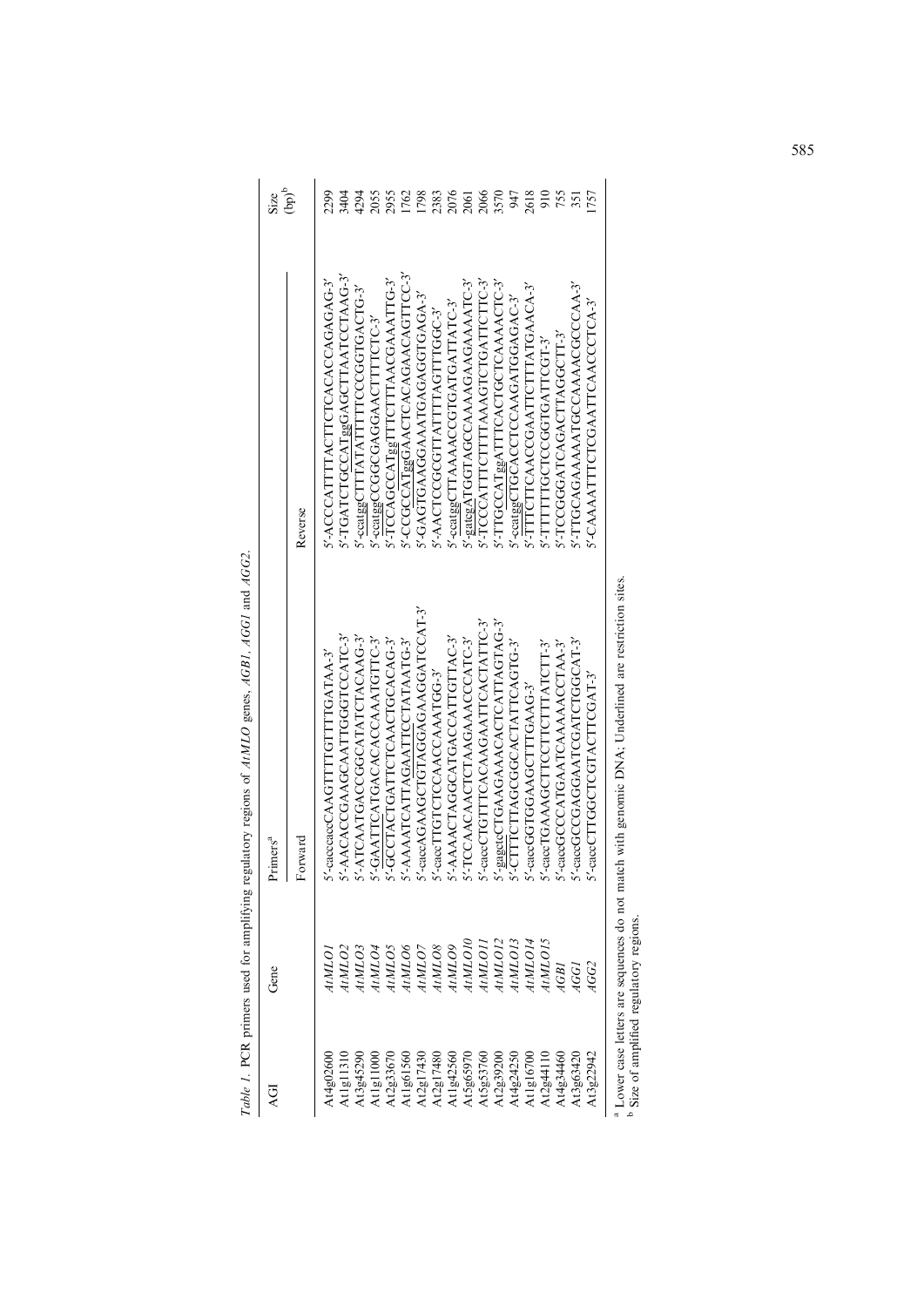AtMLO3, AtMLO4, AtMLO5, AtMLO6, AtMLO9, AtMLO10 and AtMLO13, PCR products (using pfu or pwo polymerase) were cloned into the SmaI site of pBluescript. Subsequently, they were excised as  $EcoRI/NcoI$  (for  $AtMLO2$ , AtMLO3, AtMLO4, AtMLO5, AtMLO6, AtMLO9 and AtMLO13), EcoRI/ClaI (for AtMLO10), or SacI/NcoI (for AtMLO12) fragments and co-ligated with either a NcoI/HindIII GUS fragment (excised from pSLJ4D4 (Jones et al., 1992); for AtMLO2, AtMLO3, AtMLO4, AtMLO5, AtMLO6, AtMLO9, AtMLO12 and AtMLO13) or a ClaI/HindIII GUS fragment (excised from pSLJ4K1 (Jones et al., 1992); for *AtMLO10*), into the binary vector pPZP211 (GenBank accession number U10490). For AtMLO1, AtMLO7, AtMLO8, AtMLO11, AtMLO14 and AtMLO15, PCR products (Phusion, Finnzymes, Espoo, Finland) were cloned into the pENTR/D-TOPO vector (Invitrogen, Carlsbad, CA), then moved into the Gateway destination binary vector, pGWB3 (Research Institute of Molecular Genetics, Matsue, Japan) by an LR recombination reaction. All these constructs were transformed into wild type Arabidopsis plants of Col-0 ecotype via floral dip as described by Clough and Bent (1998). The transgenic plants were selected for kanamycin-resistance, and the presence of the corresponding promoter::GUS gene was confirmed by PCR. For AGB1, AGG1 and AGG2, PCR products were cloned into the pENTR/ D-TOPO vector (Invitrogen, Carlsbad, CA), then moved into the Gateway destination binary vector pBGWFS7 (Karimi et al., 2002). The constructs were transformed into A. thaliana (Col-0 ecotype) by Agrobacterium-mediated transformation (Bechtold and Pelletier, 1998).

### Plant materials

Seeds of  $AtMLO$  promoter::GUS lines were sterilized in ethanol as described by Turk et al. (2003), plated on  $\frac{1}{2}$  MS media supplemented with  $1\%$ sucrose, and stratified at  $4^{\circ}$ C for 2 days. The seedlings were then grown at 24  $^{\circ}$ C either in dark for 3 days, or under constant light for 10 days before subjected to GUS staining. Seeds were also planted on soil, stratified at  $4^{\circ}$ C for 2 days, and grown under 24 °C 8/16 h light/dark cycles for 15 days. Some of the 15-day-old plants were gently removed from soil, rinsed in water, and subjected to GUS staining. Fifteen-day-old plants were then moved to a green house with 16/8 h light/dark cycles. Upon request, all novel materials described in this publication will be made available in a timely manner for non-commercial research purposes, subject to the requisite permission from any third-party owners of all or parts of the material. Obtaining any permission will be the responsibility of the requestor.

# GUS staining assays

GUS histochemical staining of transgenic Arabidopsis plants containing AtMLO promoter::GUS fusion constructs was performed as described by Malamy and Benfey (1997). Briefly, seedlings or excised tissues were vacuum infiltrated for 30 s with freshly-prepared staining solution [100 mM Tris–HCl (pH7.5), 50 mM NaCl, 2 mM potassium ferricyanide,  $20\%$ (v/v) methanol,  $0.001\%$ (v/v) Triton X-100 and 1 mM 5-bromo-4-chloro-3-indolyl  $\beta$ -D-glucuronide (X-Gluc; Rose Scientific Ltd., Edmonton, Alberta, Canada)]. After incubation at 37  $\mathrm{C}$  in dark overnight, seedlings or tissues were cleared in 70% ethanol, examined with a dissecting or compound microscope, and photographed with a digital camera. Images shown represent the typical results of at least three independent lines for each construct.

# Phylogenetic analysis of AtMLO proteins

The Phylip 3.63 software package (http://evolution.gs.washington.edu/phylip.html) was used for phylogenetic analysis. AtMLO protein sequences were downloaded from http://www.ncbi.nlm.nih. gov/. The highly polymorphic N- and C-termini of AtMLO protein sequences aligned by CLU-STALW were removed before calculating phylogenetic relationships. Thereafter, the Seqboot, Protdist, Neighbor and Consense algorithms were sequentially applied to establish the phylogenetic consensus tree, using 100 replicates each for bootstrap support. This majority rule consensus tree based on neighbor-joining was fed as a user tree in ProtML (maximum likelihood inference of protein phylogeny) to re-estimate branch lengths. The final tree was visualized using TreeView 1.6.6.

# RT-PCR

RNA was isolated using the TRIzol Reagent (Invitrogen, Carlsbad, CA) from tissues of wild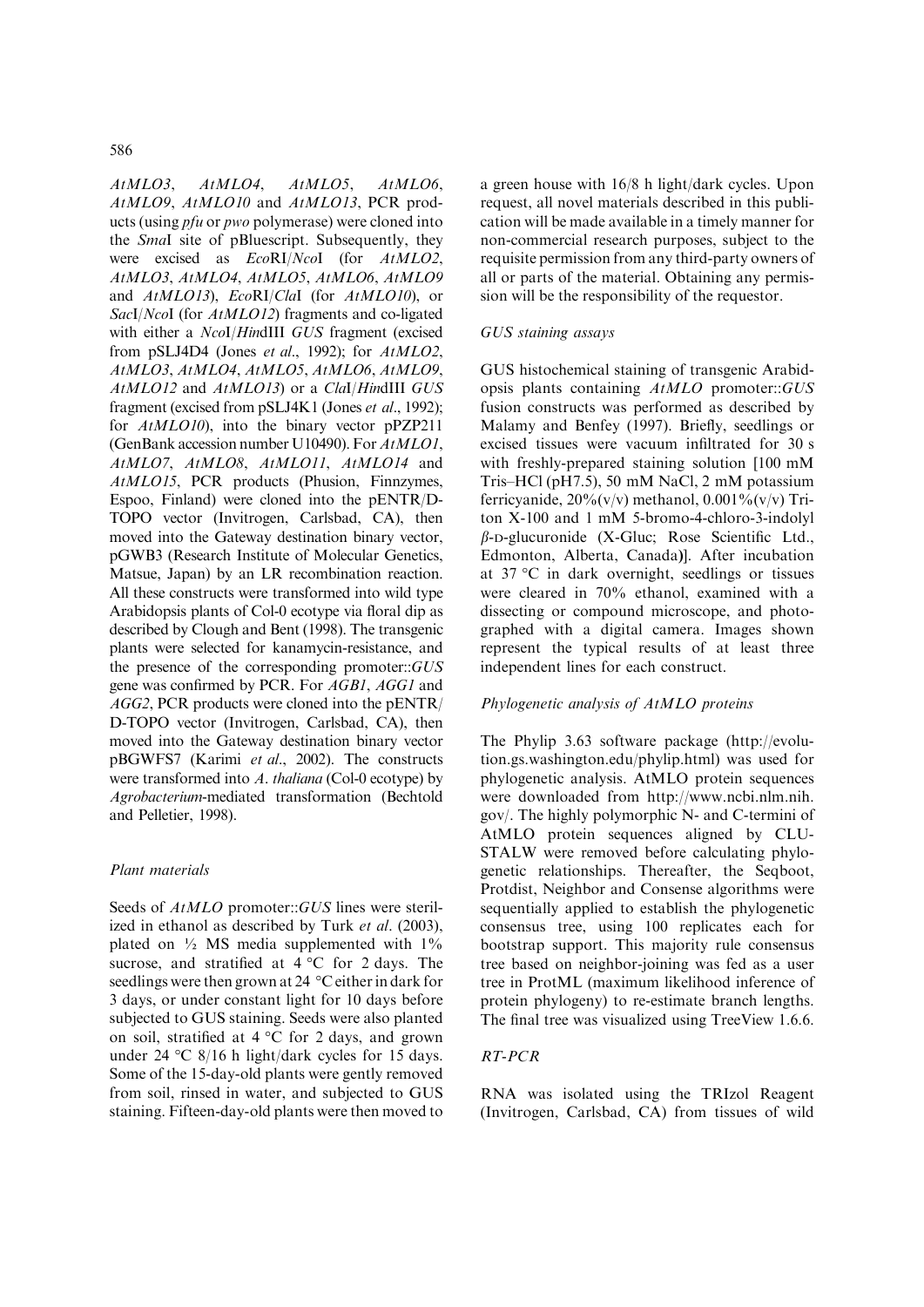type Col-0 Arabidopsis plants, including stems, leaves and inflorescence of mature plants, as well as roots and shoots of 10-day-old seedlings grown on  $\frac{1}{2}$  MS media supplemented with  $1\%$  sucrose under constant light. Reverse transcription reaction was carried out by using the ThermoScript<sup>TM</sup> RT-PCR System (Invitrogen, Carlsbad, CA). Complementary DNA derived from about  $2 \mu$ g of total RNA was used for PCR reactions. AtMLO cDNAs were amplified for 40 cycles, and AtACT2 cDNA were amplified for 30 cycles. Primers used are listed in Supplemental Table 1.

### Analysis of regulated gene expression using public gene profiling data

Gene expression data were downloaded as an Excel file from Genevestigator (version September 2005) using the Digital Northern server. Selected profiles with replications were used such that the average of expression levels was used for comparison. As recommended by the server, expression data with a *P*-value  $> 0.06$  were marked as absent (signals not significantly higher than background), and were not used to compare with other absent data. Only responses with expression levels altered by more than two-fold are shown in Table 3.

# Web-based tool for Arabidopsis MLOs and G-proteins

An online gene expression database search tool was created as a Microsoft Access database-driven web utility based on ASP.NET and written in VB.NET and HTML. The tool was designed to allow researchers to collect data in a centrallystored database while providing searchable data in a manner customized by the user. The user may search the database by gene or by tissue of interest. The page then requests relevant data from the database and displays it accordingly. This database will be updated to reflect any gene investigated by the community. The tissue search begins with a dynamic Macromedia Flash movie of Arabidopsis plants at several different developmental stages. Once a tissue has been selected, the link passes a specific value to an overall results page, which subsequently displays any relevant genes expressed in the tissue of interest. For each gene, expression images and text detailing specific locations within each tissue are displayed. To

database. The resulting page displays results profiling that gene. Finally, both the tissue and gene results pages are cross-referenced. This utility is available at http://www.bio.unc.edu/faculty/jones/ lab/MLO/search.aspx.

# Results

#### Tissue-specific expression of AtMLO genes

To determine the expression patterns of AtMLO genes, we isolated respective regulatory regions of AtMLO genes upstream to the predicted start codon, transcriptionally fused these promoters to the reporter gene  $\beta$ -glucuronidase (GUS), and transformed these chimeric genes into Arabidopsis. At least three independent promoter::GUS lines were characterized for each construct. Tissue-specific  $AtMLO$  expression at different developmental stages was assessed from 3-day-old etiolated seedlings (grown on ½ MS 1% sucrose plates), 10-dayold light-grown seedlings (grown on  $\frac{1}{2}$  MS 1%) sucrose plates), 15-day-old plant (grown in soil), and leaves and inflorescence from soil grown mature plants. Staining patterns of AtMLO promoter::GUS lines in selected organs are shown in Figure 1. Detailed staining patterns of promoter::GUS lines are shown in Supplemental Figures 1–15 and summarized in Table 2. The data are also provided in a user-interactive database (http:// www.bio.unc.edu/faculty/jones/lab/MLO/search. aspx).

No two *AtMLO* genes had identical expression profiles, suggesting distinct functions of AtMLO proteins. On the other hand, many AtMLO genes have overlapping expression patterns. Specifically, AtMLO1, AtMLO2, AtMLO3, AtMLO4, AtMLO6, AtMLO9, AtMLO10, AtMLO11, AtMLO12 and AtMLO13 genes showed expression in vascular tissues of leaf and/or cotyledon. AtMLO1, AtMLO2, AtMLO3, AtMLO4, AtMLO9, AtMLO10, AtMLO11, AtMLO12 and AtMLO13 genes also exhibited expression in root vascular tissues. Promoter::GUS lines of AtMLO1, AtMLO3, AtMLO5, AtMLO7, AtMLO9 and AtMLO15 showed positive GUS staining in pollen grains. Additionally, many AtMLO genes, including AtMLO2, AtMLO3, AtMLO4, AtMLO6,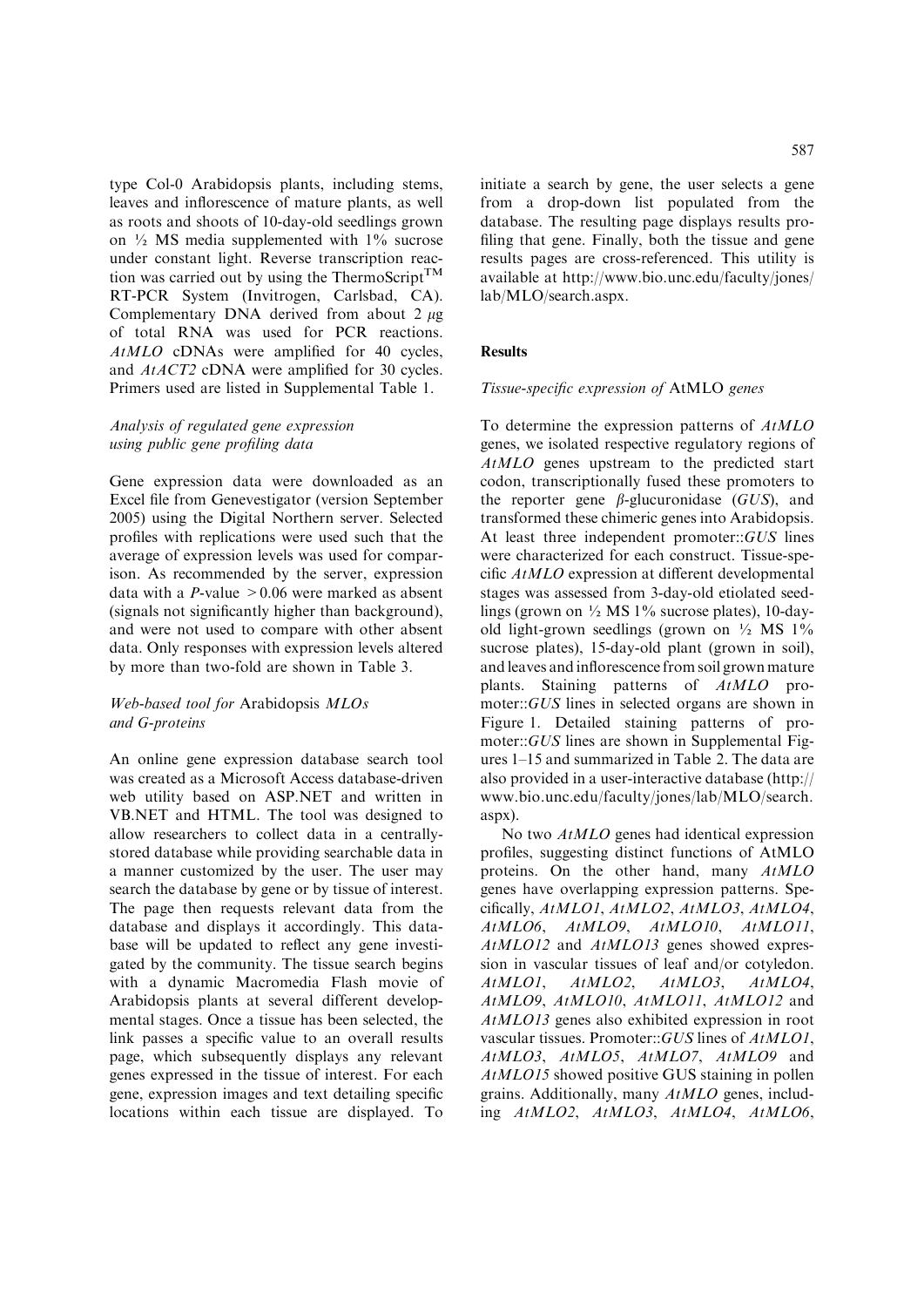

Figure 1. Phylogenetic analysis of Arabidopsis MLO protein family members and tissue-specific expression of AtMLO genes. The unrooted phylogenetic tree represents a consensus tree with bootstrap values above branches indicating the number of replicates (out of 100) that support the respective branch. The scale bar (right bottom corner) indicates the number of amino acid substitutions per site. GUS staining pattern of  $AtMLO$  promoter::GUS lines in selected tissues are shown adjacent to the corresponding AtMLO proteins to highlight similar and distinct expression of AtMLO genes in clades. Comprehensive GUS staining patterns for AtMLO promoter::GUS lines are provided in Supplemental Figures 1–15.

AtMLO8, AtMLO9, AtMLO11, AtMLO12 and AtMLO13, exhibited varying degrees of expression at the abscission zone of the floral organs (Table 2, Supplemental Figures 1–15). Overlapping expression of AtMLO genes suggests potential functional redundancy among the AtMLO proteins, putative co-function or antagonistic function of AtMLOs, e.g. by forming heterodimers or oligomers. The unique expression of AtMLO10 in valve margins of elongating siliques and AtMLO13 in funuculus suggest a possible involvement of AtMLO10 and AtMLO13 in the processes of dehiscence and seed detachment, respectively (Figure 1, Supplemental Figures 10M and 13M).

The expression of many AtMLO genes displayed developmental regulation.  $AtMLO3$  expressed in trichomes of young leaves but exhibited preferential expression in vascular tissues of older leaves. AtMLO10 expression in inflorescence was limited to valve margins of elongating siliques but not in young carpels or in mature siliques. The expression patterns of AtMLO2, AtMLO3, AtMLO4, AtMLO6, AtMLO8, AtMLO9, AtMLO11, AtMLO12 and AtMLO13 at the abscission zone of the floral organs were observed only in flowers during or after the shedding process, but not in flowers of early stages (Supplemental Figures 2–4, 6, 8, 9, 11–13).

We also followed  $AtMLO$  gene expression in several organs by performing semi-quantitative RT-PCR using primer pairs specific for each AtMLO gene (Supplemental Table 1, Figure 2)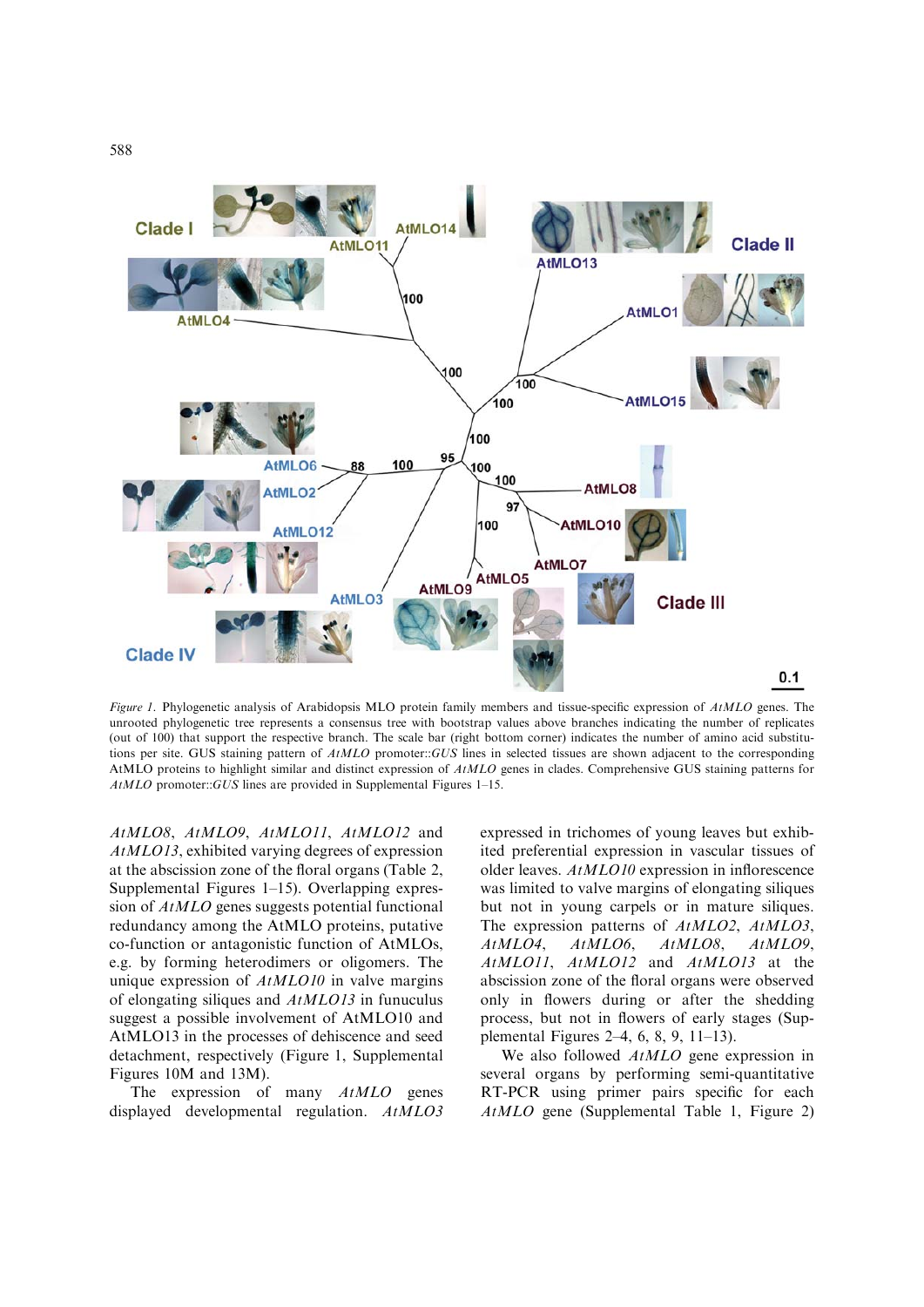| Organs and tissues   |           | AtMLO promoter  |                  |                          |                 |                 |                |                       |            |            |            |        |            |            |        |
|----------------------|-----------|-----------------|------------------|--------------------------|-----------------|-----------------|----------------|-----------------------|------------|------------|------------|--------|------------|------------|--------|
|                      | 1         | $\overline{c}$  | 3                | $\overline{\mathcal{A}}$ | 5               | 6               | $\overline{7}$ | $\boldsymbol{\delta}$ | 9          | 10         | 11         | 12     | 13         | 14         | 15     |
| Root                 |           | $\sqrt{}$       | $\sqrt{}$        | $\sqrt{}$                |                 | $\sqrt{ }$      |                |                       | $\sqrt{}$  | $\sqrt{ }$ | $\sqrt{}$  | V      | $\sqrt{ }$ | $\sqrt{ }$ | V      |
| Tip                  |           | $+$             |                  | $^{+}$                   |                 |                 |                |                       |            |            | $^{+}$     | $^{+}$ |            | $^+$       |        |
| Vascular             | $^{+}$    | $+$             | $+$              | $^{+}$                   |                 |                 |                |                       | $+$        | $+$        | $+$        | $^{+}$ | $+$        |            |        |
| Epidermis            |           | $^{+}$          | $^{+}$           |                          |                 | $^{+}$          |                |                       |            |            |            | $^{+}$ |            | $^{+}$     | $^{+}$ |
| Leaf and cotyledon   | $\sqrt{}$ | $\sqrt{2}$      | $\sqrt{ }$       | $\sqrt{}$                | $\sqrt{}$       | $\sqrt{}$       |                |                       | $\sqrt{ }$ | $\sqrt{}$  | $\sqrt{ }$ | V      | V          |            |        |
| Veins                | $^{+}$    | $+$             | $+$              | $^{+}$                   |                 | $^{+}$          |                |                       | $^{+}$     | $+$        | $+$        | $^{+}$ | $^{+}$     |            |        |
| Hydathode            |           | $+$             |                  |                          | $^{+}$          | $^+$            |                |                       | $^{+}$     |            |            | $^{+}$ |            |            |        |
| Trichome             |           | $^{+}$          | $^{+}$           |                          |                 | $^{+}$          |                |                       |            |            | $^{+}$     | $^{+}$ |            |            |        |
| Petiole              | $^+$      | $^{+}$          | $\! +$           | $^+$                     |                 | $\! + \!\!\!\!$ |                |                       | $^+$       | $^+$       | $+$        | $^{+}$ | $^+$       |            |        |
| <b>Stem</b>          | $\sqrt{}$ | $\sqrt{}$       | $\sqrt{ }$       | $\sqrt{ }$               |                 |                 |                | $\sqrt{}$             | $\sqrt{ }$ | $\sqrt{ }$ |            |        | V          |            |        |
| Vascular             | $^{+}$    | $^{+}$          |                  |                          |                 |                 |                |                       |            | $^+$       |            |        |            |            |        |
| Inflorescence        | √         | $\sqrt{}$       | $\sqrt{}$        | $\sqrt{}$                | $\sqrt{}$       | $\sqrt{}$       | $\sqrt{ }$     | $\sqrt{ }$            | $\sqrt{}$  | $\sqrt{ }$ | V          | V      | V          |            |        |
| Sepal                |           | $+$             | $+$              | $^{+}$                   |                 | $^{+}$          |                |                       |            |            |            | $^{+}$ | $^{+}$     |            |        |
| Petal                |           |                 |                  |                          |                 | $^{+}$          |                |                       | $^{+}$     |            |            |        | $^{+}$     |            |        |
| Filament             |           | $+$             | $+$              | $+$                      |                 | $^{+}$          |                |                       | $^{+}$     |            | $+$        |        | $+$        |            |        |
| Anther               |           |                 | $^{+}$           |                          | $+$             |                 |                |                       | $^{+}$     |            |            | $^{+}$ |            |            | $^{+}$ |
| Pollen               | $^{+}$    |                 | $^{+}$           |                          | $+$             |                 | $+$            |                       | $^{+}$     |            |            |        |            |            | $^{+}$ |
| Carpel               | $^{+}$    | $\! + \!\!\!\!$ | $\boldsymbol{+}$ | $\! + \!\!\!\!$          | $\! + \!\!\!\!$ |                 |                |                       | $^{+}$     |            | $^{+}$     | $^+$   | $^{+}$     |            | $^{+}$ |
| The abscission zone  |           | $+$             | $\boldsymbol{+}$ | $^{+}$                   |                 |                 |                | $+$                   | $^{+}$     |            | $+$        | $+$    | $^{+}$     |            |        |
| Silique valve margin |           |                 |                  |                          |                 |                 |                |                       |            | $^{+}$     |            |        |            |            |        |
| Funiculus            |           |                 |                  |                          |                 |                 |                |                       |            |            |            |        | $^{+}$     |            |        |

Table 2. Staining profile of  $AtMLO$  promoter::GUS transgenic plants.

 $\sim$  () and () and () are  $\sim$  () and () are  $\sim$  () and () are  $\sim$  () and () are  $\sim$  () and () are  $\sim$  () and () are  $\sim$  () and () are  $\sim$  () and () are  $\sim$  () and () are  $\sim$  () and () are  $\sim$  () and () are  $\sim$ 

The presence of GUS staining in root, leaf and stem tissues of 10-day-old seedlings, and in inflorescence tissues of mature plants was summarized in this table using  $\sqrt{ }$  indicating a positive staining in organs and using + indicating a positive staining in tissues.

and extracted replicated data from public databases (https://www.genevestigator.ethz.ch, Supplemental Table 2 and Figure 3). In many cases, organ- or tissue-specific expression of AtMLO genes obtained from RT-PCR and microarray experiments was consistent with patterns observed from the promoter::GUS lines. For instance, strong expression of AtMLO5 and AtMLO9 in inflorescence was found by all three approaches. However, discrepancies among results obtained using different approaches were also found. For example, microarray analysis suggested high level of AtMLO14 expression in pollen, however, both GUS staining and RT-PCR suggested highest AtMLO14 expression in roots, but no expression in inflorescence tissues. AtMLO15 promoter::GUS lines showed staining in root and inflorescence tissues (Figure 1, Supplemental Figure 15), however, RT-PCR and microarray experiments only detected AtMLO15 expression in roots (Figures 2 and 3). Additionally, RT-PCR and microarray experiments suggested that AtMLO7 and AtMLO8 are expressed in a broader range of tissues than suggested by GUS staining experiments. In the case of AtMLO8, since microarray

experiments suggest that it is induced by wounding (described later), the ubiquitous  $AtMLO8$  expression detected in RT-PCR and microarray experiments may be due to induction during tissue collection. In fact, we occasionally observed asymmetric staining in tissues of AtMLO8::GUS lines (Supplemental Figure 8A–D), suggesting woundinduced expression. These discrepancies highlight the need for multiple approaches when assessing gene expression patterns.

#### Overlapping tissue-specific expression of closely related AtMLO genes

To establish the relationship of AtMLOs, protein sequences lacking the hypervariable amino and carboxy terminal domains were subjected to phylogenetic analysis resulting in an unrooted phylogenetic tree (Figure 1 and Devoto et al., 2003). Adopting the nomenclature put forward by Devoto et al. (2003), the 15 AtMLO proteins fall into putative clades I through IV. Note that in an unrooted tree the possibility that the root position is within an apparent clade cannot be excluded.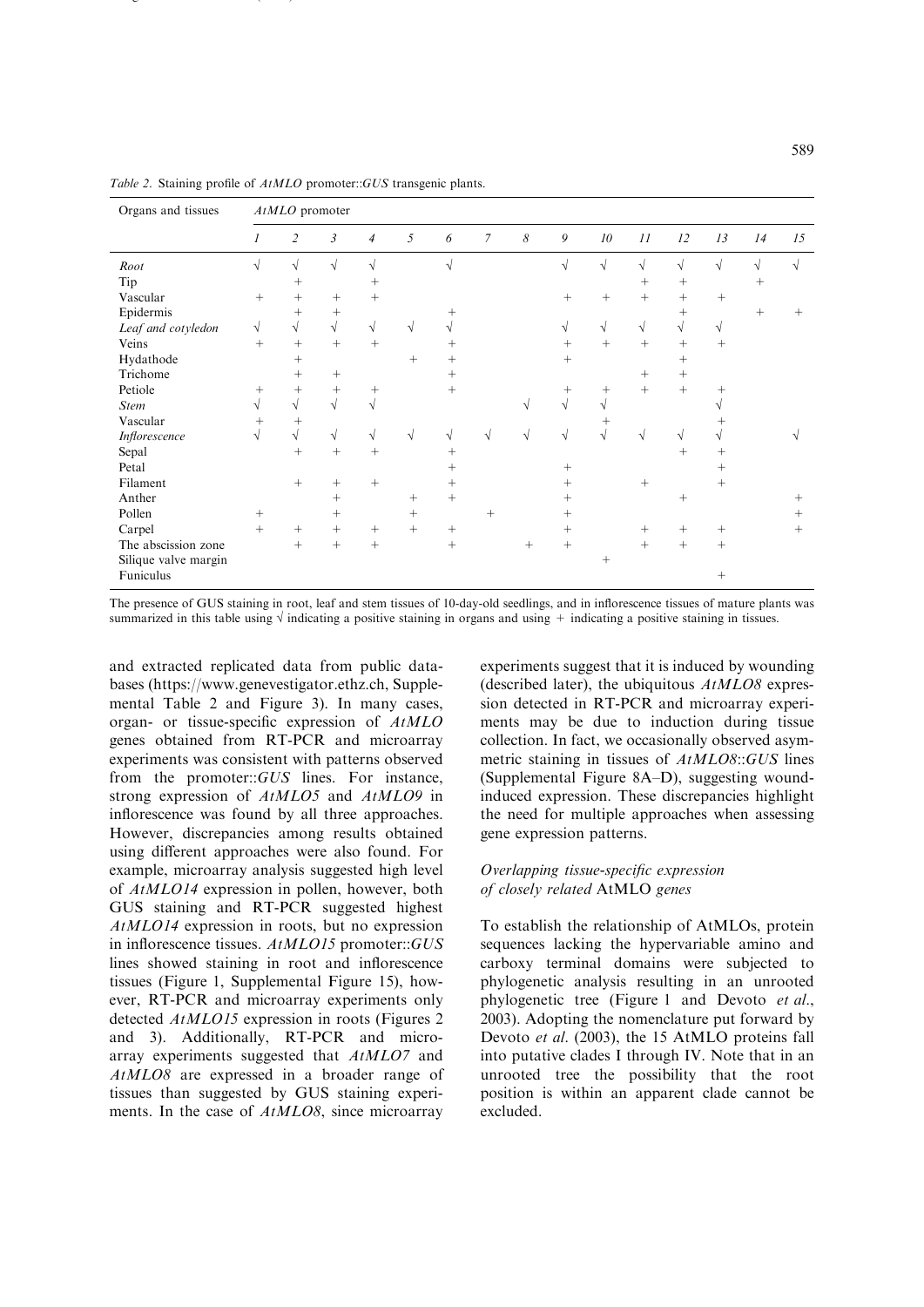Seeding spots to te AtMLO1 AtMLO<sub>2</sub> AtMLO<sub>3</sub> AtMLO4 AtMLO5 AtMLO6 AtMLO7 AtMLO8 AtMLO9 AtMLO10 AtMLO11 AtMLO12 AtMLO13 AtMLO14 AtMLO15 AtACT2

Figure 2. RT-PCR analysis of the expression of AtMLO genes in different tissues. RNA was isolated from stems, leaves and inflorescence of mature plants, and from roots and shoots of 10-day-old seedlings grown on  $\frac{1}{2}$  MS media supplemented with  $1\%$  sucrose under constant light. After the reverse transcription reaction, AtMLO cDNAs were amplified for 40 cycles, and AtACT2 cDNA (encoding Actin2 protein, serving as a control for ubiquitous constitutive expression) were amplified for 30 cycles. Similar results were obtained in two other independent experiments.

All genes in clade I expressed in roots, preferentially in root tips.  $AtMLO4$  and  $AtMLO11$ exhibited similar expression in leaf and inflorescence tissues, although AtMLO4 was distinguished from AtMLO11 by expression in cotyledons (Figure 1, Supplemental Figures 4, 11, and 14). Taken together, genes in this clade have overlapping tissue-specific expression, and the overlap between expression patterns of AtMLO4 and AtMLO11 is the most extensive.

Genes in clade II exhibited expression in both vegetative and floral organs (Figure 1, Supplemental Figures 1, 13, and 15). However, AtMLO13 and AtMLO15 showed distinct tissuespecificity. In roots,  $AtMLO13$  expressed in vascular tissues, whereas AtMLO15 expressed in root tips at the early elongation zone. In flowers, AtMLO13 expressed in the vasculature of floral organs, whereas AtMLO15 preferentially expressed in pollen grains and papilla cells (Figure 1, Supplemental Figures 13 and 15). Interestingly, tissue-specificity of AtMLO1 was similar to AtMLO13 in vegetative organs, but similar to AtMLO15 in floral organs (Supplemental Figures 1, 13, and 15), marking overlapped expression between AtMLO1 and AtMLO13, and between AtMLO1 and AtMLO15.

In clade III, AtMLO5 and AtMLO9 proteins are the most closely related, and we found that the corresponding genes also shared the most similar expression patterns suggesting a recent gene duplication event. Both genes expressed in leaf hydathodes and had strong expression in anthers, pollen grains, and styles (Supplemental Figures 5 and 9). In contrast, other genes in clade III exhibited very diverse expression patterns. AtMLO7 expressed in pollen grains, AtMLO8 expressed in pedicle–stem junction sites and the abscission zones of the floral organs, whereas AtMLO10 expressed in vascular tissues of vegetative organs and in the valve margins of elongating fruits (Supplemental Figures 7, 8, and 10).

Clade IV was distinct from the other three clades in that all members exhibited relatively strong expression in cotyledons and leaves, in addition to expression in root and floral organs (Figure 1, Supplemental Figures 2, 3, 6 and 12, Supplemental Table 2). Meanwhile, each member had unique features in their tissue-specificity. For example, unlike other members, AtMLO2 was not expressed in anthers or pollen grains, whereas AtMLO3 can be distinguished from others in that its root expression starts from the differentiation zone (Supplemental Figures 2 and 3).

Similarity in expression patterns of  $AtMlo5$ and AtMlo9, and of AtMlo2 and AtMlo3 were confirmed by analyzing replicated microarray data (Figure 3, Zimmermann et al., 2004). The observation that these closely-related AtMLO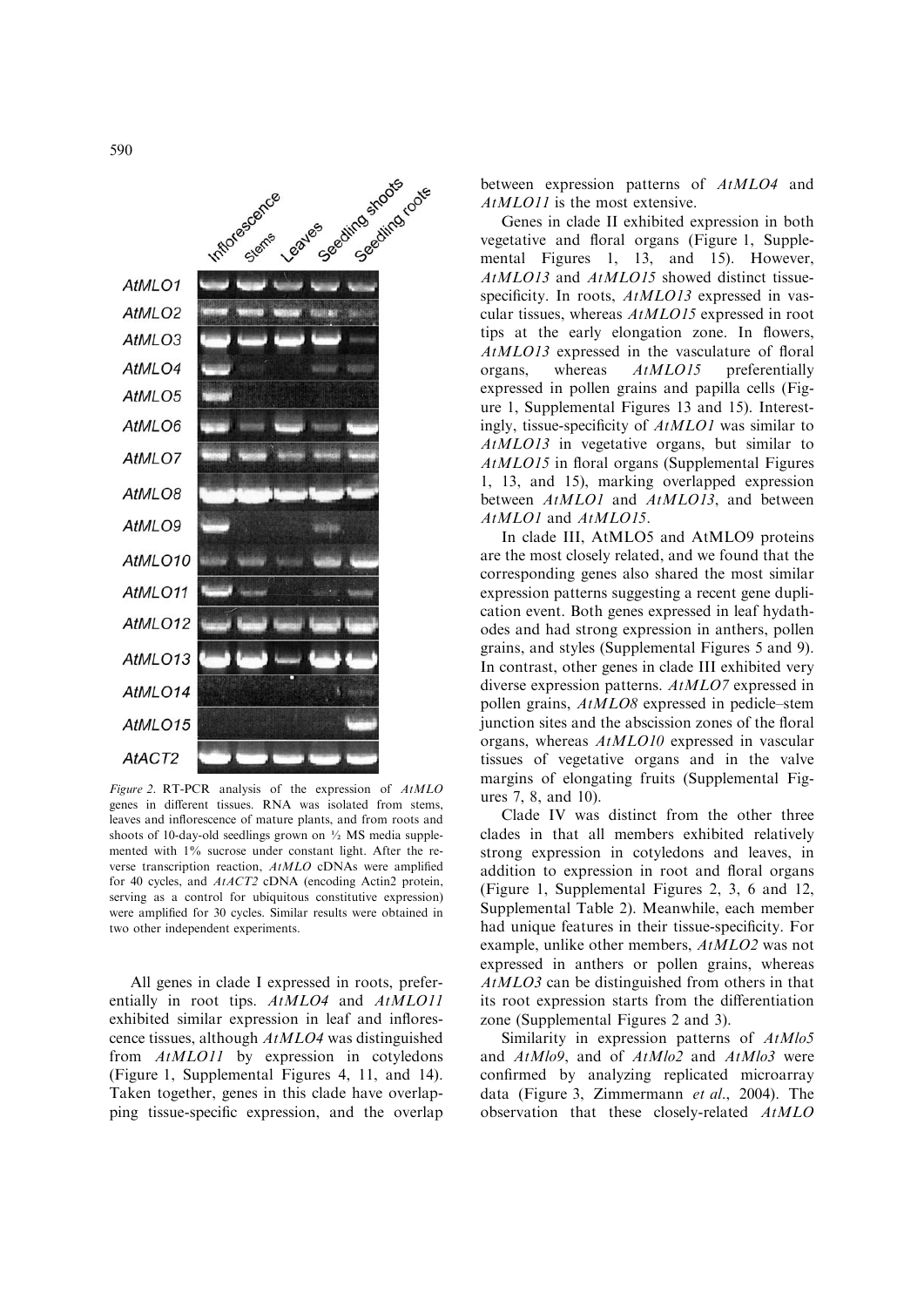

Figure 3. Expression of AtMLOs and genes encoding G-protein subunits in plant organs. Gene expression profiles based on microarray data were clustered according to similarity in expression patterns (Zimmermann et al., 2004). The figure was modified from an output result of Meta-Analyzer of Genevestigator (last modified in September 2005), which illustrates different expression levels of each gene in different organs, and groups of genes with similar expression patterns by Hierarchical Clustering. Hierarchical Clustering results were generated by default settings that calculate Pairwise Euclidean distances and uses the Average Linkage method. Results are given as heat maps in blue/white coding that reflects absolute signal values, where darker represent stronger expression. For the blue–white scale, all gene-level profiles were normalized for coloring such that for each gene the highest signal intensity obtains value 100% (dark blue, marked with \*, for which the actual expression value was given in the figure) and absence of signal obtains value 0% (white).

genes have similar or overlapping expression patterns thus provides further evidence suggesting functional relatedness of respective AtMLO proteins.

# Regulated expression of AtMLO genes

As summarized in Table 3, AtMLO gene expression data in response to various cues was extracted from public databases (Supplemental Table 2) and the average of expression levels of replicated microarray data was used for comparison.

The steady-state level of AtMLO1, AtMLO2, AtMLO4, AtMLO6, AtMLO7, AtMLO8 and AtMLO12 transcripts increased in 7-day-old seedlings treated with cycloheximide, suggesting that the transcription of these genes is controlled by short-lived negative regulators. Additionally, treatment of 7-day-old seedlings with the ethylene perception inhibitor  $AgNO<sub>3</sub>$  dramatically induced the expression of AtMLO2, AtMLO3, AtMLO6 and AtMLO12, but suppressed the expression of AtMLO15. Since none of the above mentioned

AtMLO genes exhibited altered expression in the presence of the ethylene precursor ACC (Supplemental Table 2), the altered expression of these  $AtMLO$  genes by  $AgNO<sub>3</sub>$  is likely due to heavy metal toxicity.

591

As previously shown for barley MLO (Piffanelli *et al.*, 2002), the expression of many  $AtMLO$  genes was affected by biotic and/or abiotic stresses. AtMLO2, AtMLO3, AtMLO6 and AtMLO12, which comprise clade IV and have abundant expression in leaf tissues, appear to be the most responsive AtMLO genes under biotic stresses. All four AtMLOs were induced by the biotrophic fungal pathogen Erysiphe cichoracearum. AtMLO3 and AtMLO12 were induced by the related fungal pathogen Golovinomyces (formerly designated as Erysiphe orontii). AtMLO6 and AtMLO12 were induced by the hemibiotrophic oomycete pathogen Phytophtora infestans and the necrotrophic fungal pathogen Botrytis cinerea. Additionally, the expression of AtMLO2, AtMLO3, AtMLO6 and AtMLO12 genes was altered by the bacterial pathogen Pseudomonas syringae depending on the specific strain used. These findings suggest that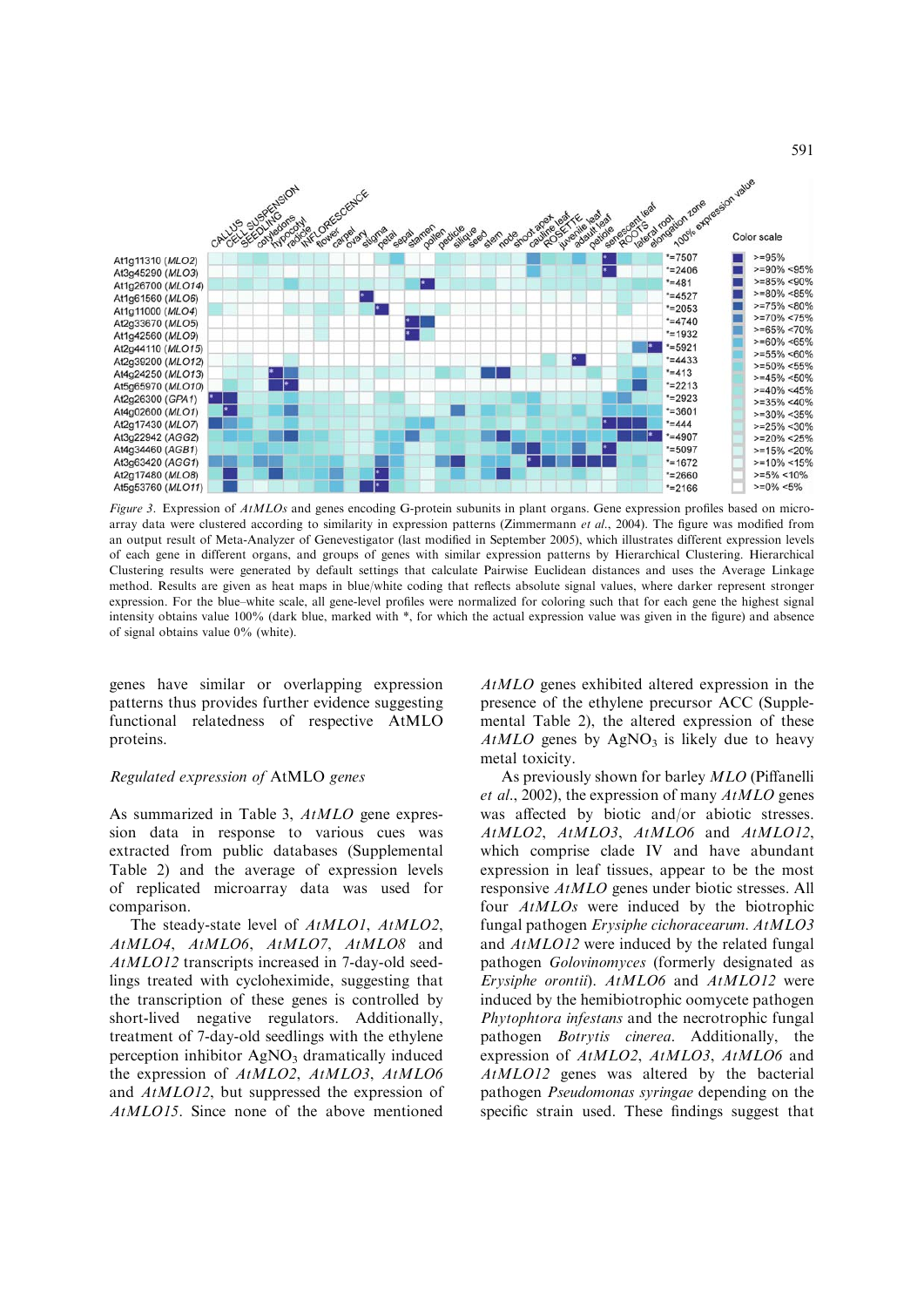Table 3. Altered expression of AtMLO genes and genes encoding G-protein subunits in response to stimuli.

| Treatments                                             |             | $AtMLO$ genes |                |                |          |                    |                |        |        |              |       |         |                | GPA1 AGB1 AGG1 |     |
|--------------------------------------------------------|-------------|---------------|----------------|----------------|----------|--------------------|----------------|--------|--------|--------------|-------|---------|----------------|----------------|-----|
|                                                        | 1           | 2             | $\mathfrak{Z}$ | $\overline{4}$ | 6        | $\mathcal{I}$      | 8              | 10     | 11     | 12           | 13 15 |         |                |                |     |
| <b>Chemicals</b>                                       |             |               |                |                |          |                    |                |        |        |              |       |         |                |                |     |
| $[113]$ <sup>a</sup> Cycloheximide $(3h)$ <sup>b</sup> | $2.6^\circ$ | 5.0           |                |                | 6.4 11.1 |                    | $2.0\quad 5.8$ |        |        | 25.5         |       | $-2.1$  | $5.2\quad 2.8$ |                | 2.2 |
| [113] $AgNO_3$ (3h)                                    |             | 2.0           | 3.1            |                | 3.8      |                    |                |        |        | 2.1          |       | $-11.0$ |                |                |     |
| <b>Biotic</b> stresses                                 |             |               |                |                |          |                    |                |        |        |              |       |         |                |                |     |
| Fungal pathogens                                       |             |               |                |                |          |                    |                |        |        |              |       |         |                |                |     |
| [86] Erysiphe cichoracearum (8-12h)                    |             | 2.6           | 6.1            |                | 4.5      |                    |                |        |        | 2.4          |       |         |                |                | 2.1 |
| [146] Erysiphe orontii (120h)                          |             |               | 2.5            |                |          |                    |                |        |        | 8.5          |       |         |                |                |     |
| [108] Phytophtora infestans (6h)                       |             |               |                |                | 4.3      |                    |                |        |        | 2.2          |       |         |                |                | 2.3 |
| [147] <i>Botrytis cinerea</i> (48h)                    |             |               |                |                | 4.1      |                    |                |        |        | 2.5          |       |         |                |                |     |
| The bacterial pathogen <i>Pseudomonas syringae</i>     |             |               |                |                |          |                    |                |        |        |              |       |         |                |                |     |
| $[106]$ Vir $(24h)$                                    |             |               | $-2.1$         |                | 2.8      |                    |                |        |        | 3.8          |       |         | 4.9            |                |     |
| $[106]$ Avr $(24h)$                                    |             |               | $2.0 -2.2$     |                | 4.4      |                    |                |        |        | 4.0          |       |         | 2.7            |                |     |
| $[106]$ HrcC $(24h)$                                   |             | 2.2           | 2.5            |                | 3.1      |                    |                |        |        | 13.1         |       |         |                |                |     |
| $[106]$ Non-host $(24h)$                               |             | 2.6           |                |                | 3.9      |                    |                |        |        | 10.8         |       |         |                |                |     |
| Abiotic stresses                                       |             |               |                |                |          |                    |                |        |        |              |       |         |                |                |     |
| In leaves                                              |             |               |                |                |          |                    |                |        |        |              |       |         |                |                |     |
| $[121]$ Cold $(12h)$                                   |             | $-2.9$        |                |                |          |                    | 2.2            |        |        | 2.9          |       |         | $-2.8$         |                |     |
| [122] Osmotic stress (24h)                             |             |               | 3.2            |                | 2.2      |                    |                |        | $-2.1$ | 2.3          |       |         |                | 2.4            |     |
| $[123]$ Salt $(6h)$                                    |             |               |                |                |          |                    |                |        | 2.0    |              |       |         |                |                |     |
| $[127]$ Wound $(1h)$                                   |             |               |                |                | 2.5      |                    | $2.5^{\rm d}$  |        | 3.1    | 5.1          |       |         |                |                |     |
| In roots                                               |             |               |                |                |          |                    |                |        |        |              |       |         |                |                |     |
| $[121]$ Cold $(12h)$                                   |             |               |                |                |          | $-2.5^{\circ}$ 2.3 |                |        |        | 2.0          |       |         |                |                |     |
| [122] Osmotic stress (12h)                             |             |               |                | $-2.5$         |          |                    |                | $-2.5$ |        | $-2.1$       |       | $-3.7$  |                |                |     |
| $[123]$ Salt $(6h)$                                    |             |               |                | 2.8            | 3.9      |                    | 2.9            | $-8.4$ |        | 2.3 16.8 2.1 |       | $-4.2$  | 2.1            |                |     |

This table is generated based on information extracted from public gene profiling databases obtained from the GENEVESTIGATOR web site. Only profiles with replications are analyzed and only significant responses with expression levels altered by more than twofold are shown. All data were generated using the 22K Affymetrix ATH1 Arabidopsis Genome array. The expression of  $AtMLO5$ , AtMLO9, AtMLO14 and AGG2 was not altered for more than two-fold in any of these experiments, and therefore is not shown in this table.

<sup>a</sup> Experiment ID, detailed information about treatment in each experiment can be obtained from the GENEVESTIGATOR web site.  $\frac{b}{b}$  Sampling hours after treatment.

 $\degree$  Positive numbers in bold show fold of increase in expression levels, negative numbers show fold of decrease in expression levels.  $\degree$  Sampled at 30 min after treatment.

 $e$  Sampled at 24 h after treatment.

these genes are actively and precisely regulated during infections, indicating that they likely play important roles for disease/resistance.

Expression of AtMLO genes from multiple clades was affected by abiotic stresses. In leaves, the level of  $AtMLO2$  transcripts decreased, whereas those of AtMLO8 and AtMLO12 transcripts increased after cold treatment. AtMLO3, AtMLO6 and AtMLO12 transcript levels increased, whereas that of AtMLO11 decreased after osmotic stress. Salt stress induces  $AtMLO11$ , and wounding induces AtMLO6, AtMLO8, AtMLO11 and AtMLO12. In roots, cold stress induced AtMLO8 and AtMLO12 expression at 12 h, but suppressed AtMLO7 expression at 24 h after treatment. Osmotic stress suppressed AtMLO4, AtMLO10, AtMLO12 and AtMLO15 transcripts. Salt stress induced AtMLO4, AtMLO6, AtMLO8, AtMLO11, AtMLO12 and AtMLO13, but suppressed AtMLO10 and AtMLO15.

Additionally, the expression of AtMLO2 appears to be diurnally regulated (Supplemental Figure 16), whereas that of AtMLO4 is repressed by light treatments (Supplemental Figure 17). Taken together, the expression of many AtMLO genes is regulated differently by a variety of biotic and abiotic stimuli, suggesting that AtMLO proteins function in diverse response processes. Additionally, clade IV genes exhibited analogous responsiveness to biotic and/or abiotic stimuli, providing further evidence for functional relatedness.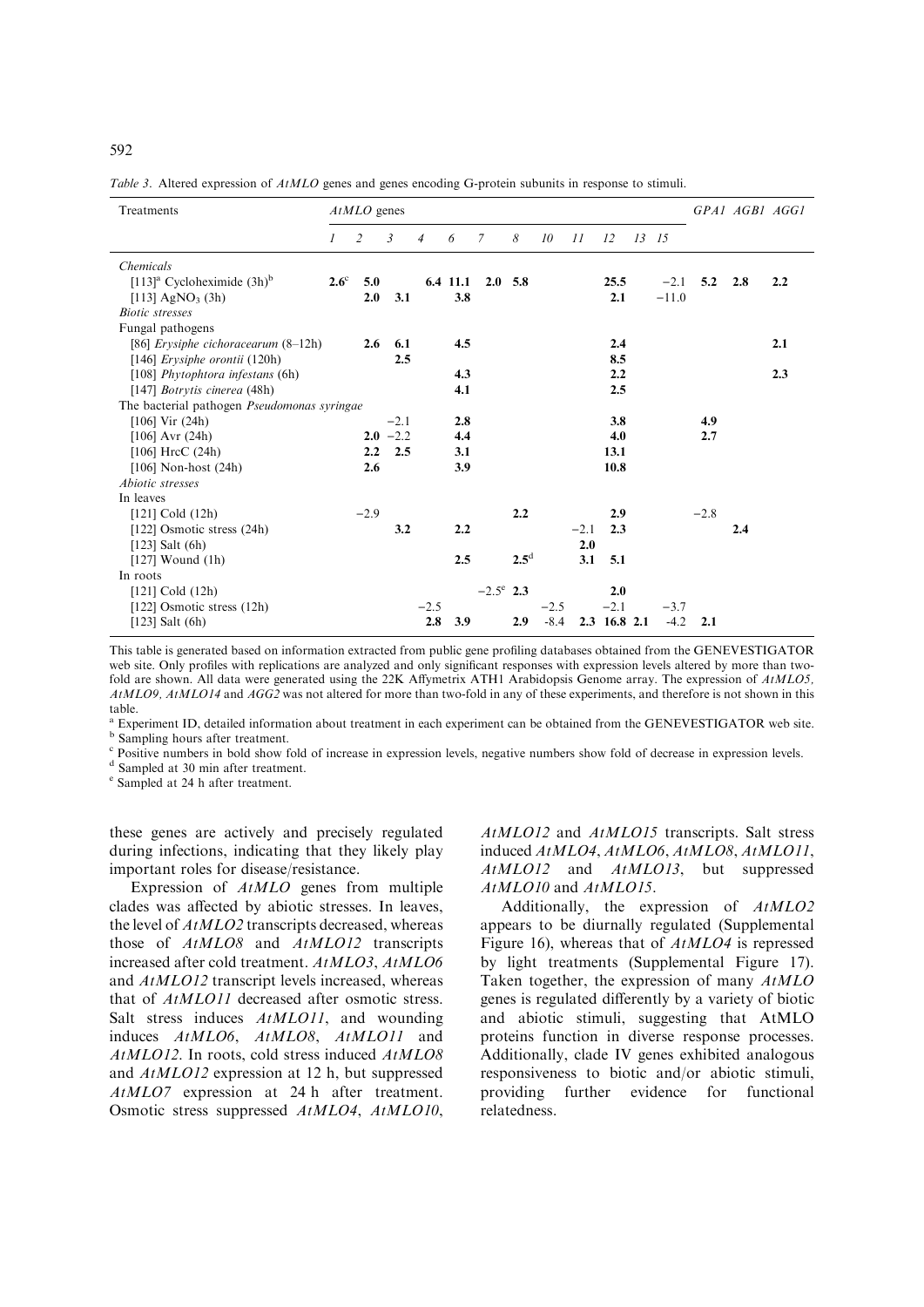To gain insight on the molecular basis of regulated AtMLO gene expression, we performed searches for cis-elements in predicted or curated AtMLO promoter regions, using the Arabidopsis Gene Regulatory Information Server (AGRIS: http://arabidopsis.med.ohio-state.edu, version 4, Table 4), which contains cis-elements characterized from Arabidopsis (Davuluri et al., 2003), and using the Database of Plant Cis-acting Regulatory DNA Elements (PLACE, http://www.dna. affrc.go.jp/ PLACE, version 20.0, Supplemental Table 3), which contains *cis*-elements characterized from a variety of different plant species (Higo *et al.*, 1999). Binding sites of bZIP, MYB and MYC transcription factors were found among promoter regions of AtMLO genes, in agreement with the microarray results indicating that the expression of many AtMLO genes was regulated by biotic and/or abiotic stresses. Additionally, microarray data indicated that the expression of AtMLO4 was significantly repressed by light (Table 3), consistent with the presence of a G-Box (known to be overrepresented in light-regulated genes; Hudson and Quail, 2003), and a SORLREP4 (Sequences Over-Represented in Light-REpressed Promoters; Hudson and Quail, 2003) cis-element in the curated AtMLO4 promoter region (Table 4). However, inconsistencies between identified cis-elements and the microarray data were also found. For example, promoter regions of many AtMLO genes had binding site(s) of auxin response factors, but neither microarray or RT-PCR data displayed significant and reproducible auxin regulation on AtMLO expression (Supplemental Table 2 and data not shown). Additionally, promoter regions of AtMLO1, AtMLO10 and AtMLO15 have W-box motif at higher frequencies than expected, but none of these genes exhibited altered expression during pathogen infections (Tables 3 and 4). Apparently, although this promoter analysis may be helpful in identifying type of transcription factors involved in regulation, it is not reliable for predicting mode of regulation.

# Expression of genes encoding subunits of heterotrimeric G-proteins

The 7TM domain topology and plasma membrane localization of MLO proteins make them candidate plant GPCRs. Spatiotemporal overlap in expression between genes encoding MLO proteins and G-protein subunits would be a prerequisite for a potential function of MLOs as GPCRs. The low complexity of the G-protein subunit family encoded by the Arabidopsis genome (comprising a single canonical G $\alpha$  (GPA1) and G $\beta$  (AGB1) subunits and only two  $G\gamma$  (AGG1 and AGG2) subunits), renders spatially and temporally highly resolved comparisons with AtMLO expression patterns feasible. Immunolocalization of GPA1 was found in meristems, vascular tissues of leaves and roots, as well as inflorescence tissues (Weiss et al., 1993; Ma, 1994), whereas northern blot analyses of AGB1, AGG1 and AGG2 transcripts in organs suggested that these genes and GPA1 have similar or overlapping expression patterns (Mason and Botella, 2000, 2001).

We determined AGB1, AGG1 and AGG2 expression by performing promoter::GUS analysis. AGB1 exhibited ubiquitous expression in vegetative organs, and expression in stamens, stigma and the abscission zone of the floral organs (Supplemental Figure 18). AGG1 is expressed in apical meristem, leaves, mature roots, the abscission zone of the floral organs and stamens (Supplemental Figure 19). GUS activity was detected in vegetative organs of AGG2 promoter::GUS lines, including meristemeric tissues, leaves (preferentially in hydathods and vascular tissues) and the root stele (Supplemental Figure 20).

Similar ubiquitous expression of genes encoding G-protein subunits was also confirmed by analyzing public gene profiling databases (Figure 3). The extensive overlap among expression patterns of these G-protein subunits is consistent with the hypothesis that these proteins form heterotrimers for intracellular signaling.

The expression of genes encoding G-protein subunits is relatively stable under external changes, compared with  $AtMLO$  genes in clade IV (Table 3). The relative ubiquitous expression pattern of these subunits allows overlap with multiple AtMLOs, and makes co-functioning of G-proteins with AtMLOs spatially and temporally possible. However, whether MLO proteins function as GPCRs requires extensive testing.

### **Discussion**

About 30% of Arabidopsis genes encode plantspecific proteins and proteins with unknown func-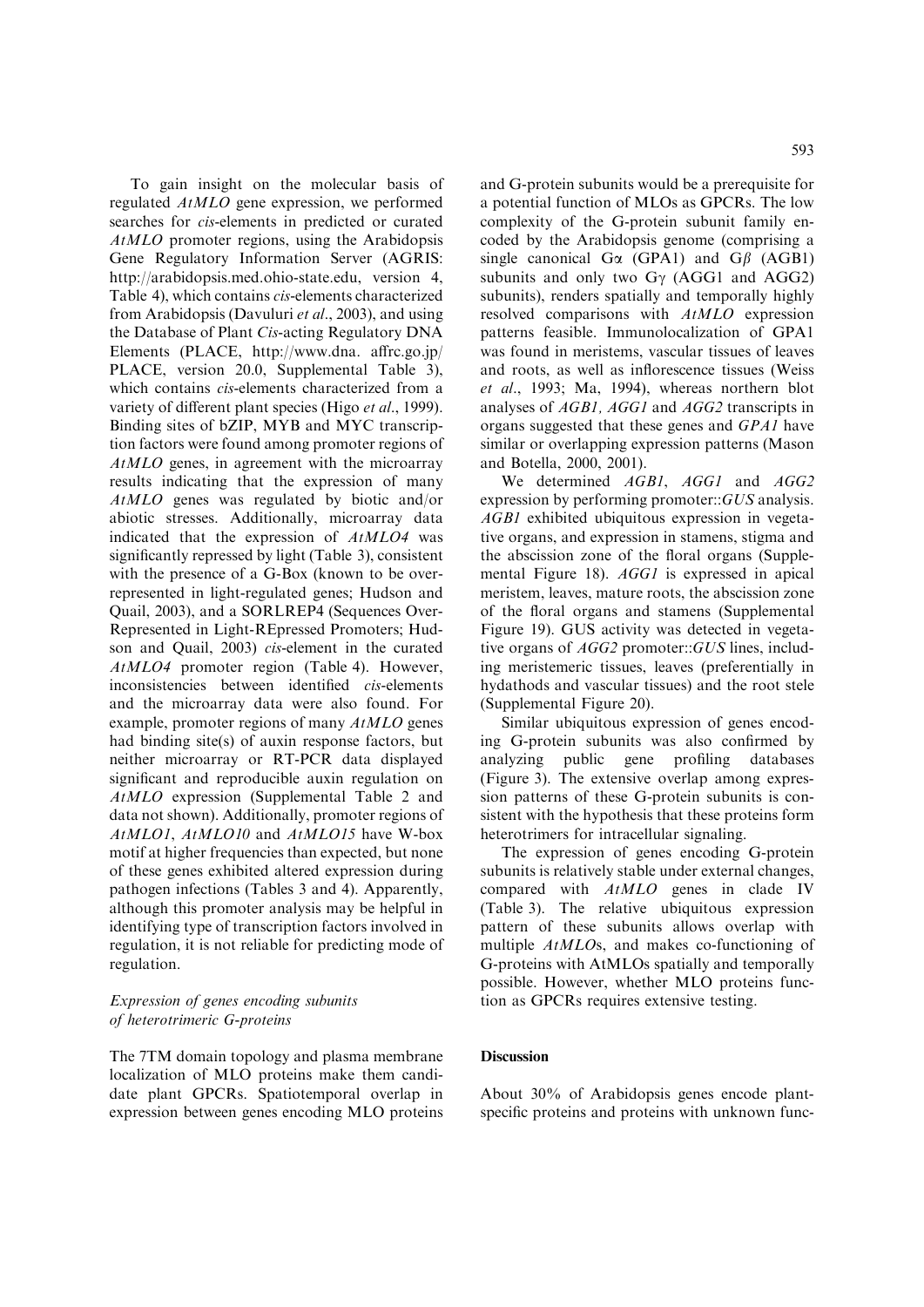| Name                                         |                          |   | AtMLO regulatory regions <sup>b</sup> |   |   |                 |                    |   |   |        |   |    |        |            | Consensus sequence    | Expected frequency <sup>c</sup> |
|----------------------------------------------|--------------------------|---|---------------------------------------|---|---|-----------------|--------------------|---|---|--------|---|----|--------|------------|-----------------------|---------------------------------|
|                                              | $\overline{\mathcal{L}}$ | Σ | 4                                     | 5 | ৩ | $\overline{ }$  | ∞                  | c | 2 | Ξ      | 2 | 13 | 14     | 15         |                       |                                 |
| ABRE-like binding site motif                 |                          |   |                                       |   |   |                 |                    |   |   |        |   |    |        |            | C/G/T)ACGTG(G/T)(A/C) | $0.2607^e$                      |
| AG BS in AP3                                 |                          |   |                                       |   |   |                 |                    |   |   |        |   |    |        |            | CATITITAGI            | 0.0005                          |
| ARF binding site motif                       |                          |   |                                       |   |   |                 |                    |   |   |        |   |    |        |            | <b>LGTCLC</b>         | 0.5371                          |
| ATB2/AtbZIP53/AtbZIP44/GBF5                  |                          |   |                                       |   |   |                 |                    |   |   |        |   |    |        |            | ACTCAT                | 0.5371                          |
| <b>BS</b> in ProDH                           |                          |   |                                       |   |   |                 |                    |   |   |        |   |    |        |            |                       |                                 |
| ATHB2 binding site motif                     |                          |   |                                       |   |   |                 |                    |   |   |        |   |    |        |            | CAAT(C/G)ATTG         | 0.0084                          |
| AtMYB2 BS in RD22                            |                          |   |                                       |   |   |                 |                    |   |   |        |   |    |        |            | TAACCA                | 0.1343                          |
| AtMYC2 BS in RD22                            |                          |   |                                       |   |   |                 |                    |   |   | $\sim$ |   |    | $\sim$ |            | CACATG                | 0.5371                          |
| Bellringer/replumless/pennywise<br>BS1 IN AG |                          |   |                                       |   |   |                 |                    |   |   |        |   |    |        |            | AAATTAAA              | 0.0336                          |
|                                              |                          |   |                                       |   |   |                 |                    |   |   |        |   |    |        |            |                       |                                 |
| BoxII promoter motif                         |                          |   |                                       |   |   |                 |                    |   |   |        |   |    |        | $\sim$     | GGTTAA                | 0.5371                          |
| CBF1 BS in cor15a                            |                          |   |                                       |   |   |                 |                    |   |   |        |   |    |        |            | <b>GGCCGAC</b>        | 0.0336                          |
| CCA1 binding site motif                      |                          |   |                                       |   |   |                 |                    |   |   |        |   |    |        |            | AA(A/C)AATCT          | 0.0671                          |
| CCA1 motif1 BS in CAB1                       |                          |   |                                       |   |   |                 |                    |   |   |        |   |    |        |            | AAACAATCTA            | 0.0021                          |
| DPBF1&2 binding site motif                   |                          |   |                                       |   |   | $\mathbf{\sim}$ |                    |   |   |        |   |    |        |            | <b>ACACNNG</b>        | 2.1484                          |
| E2F binding site motif                       |                          |   |                                       |   |   |                 |                    |   |   |        |   |    |        |            | TTCCCGC               | 0.0336                          |
| GATA promoter motif [LRE]                    |                          |   |                                       |   |   |                 |                    |   |   |        |   |    |        | $\sqrt{2}$ | A/T)GATA(G/A          | 2.1484                          |
| G-box promoter motif [LRE]                   |                          |   |                                       |   |   |                 |                    |   |   |        |   |    |        |            | <b>ACGTG</b>          | $0.1738^e$                      |
| GCC-box promoter motif                       |                          |   |                                       |   |   |                 |                    |   |   |        |   |    |        |            | GCCGCC                | 0.5371                          |
| Hexamer promoter motif                       |                          |   |                                       |   |   |                 |                    |   |   |        |   |    |        |            | COLOC                 | 0.5371                          |
| lbox promoter motif                          | $\mathbf 2$              |   |                                       |   |   |                 |                    |   |   |        |   |    |        |            | <b>GATAAG</b>         | 0.5371                          |
| L1-box promoter motif                        |                          |   |                                       |   |   |                 |                    |   |   |        |   |    |        |            | [AAATG(C)             | 0.0671                          |
| LFY consensus BS motif                       |                          |   | $\mathbf{\sim}$                       |   |   |                 |                    |   |   |        |   |    |        |            | <b>CCANTG</b>         | 2.1484                          |
| LTRE promoter motif                          |                          |   |                                       |   |   |                 |                    |   |   |        |   |    |        |            | ACCGACA               | 0.1343                          |
| MYB binding site promoter                    |                          |   |                                       |   |   |                 |                    |   |   |        |   |    |        |            | A/CACCA/TA(A/C)C      | 0.2686                          |
| MYB1 binding site motif                      |                          |   |                                       |   |   |                 |                    |   |   |        |   |    |        |            | A/C)TCC(A/T)AC        | 0.1343                          |
| MYB4 binding site motif                      |                          |   |                                       |   |   |                 |                    |   |   |        |   |    |        |            | A(A/C)C(A/T)A(A/C)C   | 1.0742                          |
| RAV1-A binding site motif                    |                          |   |                                       |   |   |                 | $\scriptstyle\sim$ |   |   |        |   |    |        |            | CAACA                 | 2.1484                          |
| <b>SORLREP1</b>                              |                          |   |                                       |   |   |                 |                    |   |   |        |   |    |        |            | <b>TI(A/T)TACTAGT</b> | 0.0042                          |

Table 4. Cis-elements in AtMLO regulatory regions found by using the AGRIS server<sup>2</sup>. Table 4. Cis-elements in  $ALMLO$  regulatory regions found by using the AGRIS server<sup>a</sup>.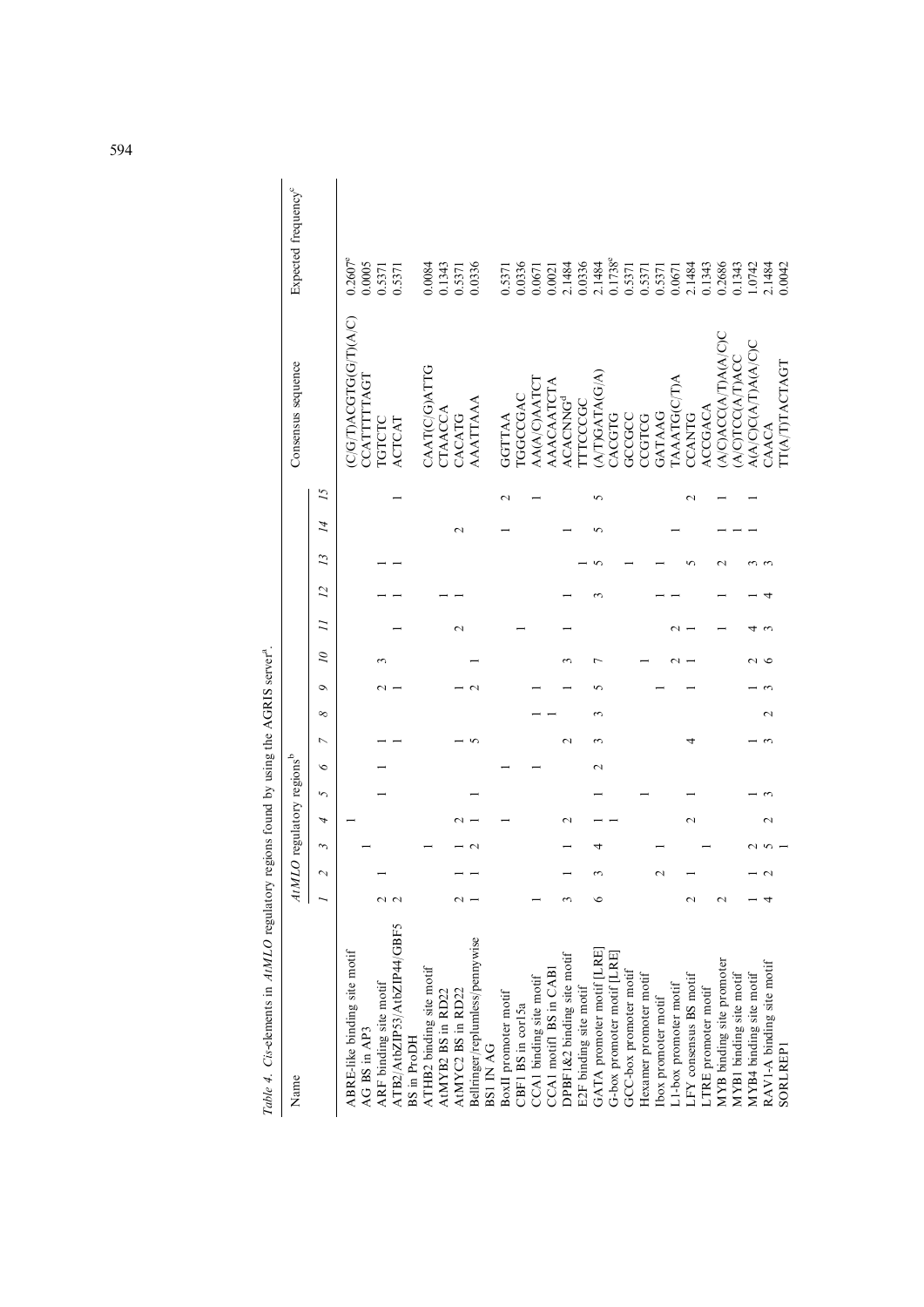| SORLREP2                                                                                                                                                                                               |  |  |  |  |  |  |  | <b>ATAAAACGT</b>    | 0.0084                                                                      |
|--------------------------------------------------------------------------------------------------------------------------------------------------------------------------------------------------------|--|--|--|--|--|--|--|---------------------|-----------------------------------------------------------------------------|
| SORLREP3                                                                                                                                                                                               |  |  |  |  |  |  |  | <b>IGTATATAT</b>    | 0.0084                                                                      |
| SORLREP4                                                                                                                                                                                               |  |  |  |  |  |  |  | TCCTAATT            |                                                                             |
| SORLIPI                                                                                                                                                                                                |  |  |  |  |  |  |  | AGCCAC              | $0.0054^{\circ}$<br>$0.5371$<br>$0.1484$<br>$0.1343$<br>$0.5371$<br>$0.084$ |
| SORLIP2                                                                                                                                                                                                |  |  |  |  |  |  |  |                     |                                                                             |
| SORLIPS                                                                                                                                                                                                |  |  |  |  |  |  |  | GGGCC<br>GAGTGAG    |                                                                             |
| I-box promoter motif                                                                                                                                                                                   |  |  |  |  |  |  |  | ACTTTG<br>AAACCCTAA |                                                                             |
| <b>IELO-box</b> promoter motif                                                                                                                                                                         |  |  |  |  |  |  |  |                     |                                                                             |
| W-box promoter motif                                                                                                                                                                                   |  |  |  |  |  |  |  | <b>TGAC</b>         | 2.1484                                                                      |
| Z-box promoter motif                                                                                                                                                                                   |  |  |  |  |  |  |  | <b>ATACGTGT</b>     | 0.336                                                                       |
| Regulatory regions cover a 712 bp. a 548 bp and a 910 bp fragments for AtMLO4. AtMLO5 and AtMLO15 respectively. and cover 1100 bp fragments for the rest AtMLOs 5 to<br>ast modified on May 9th, 2005. |  |  |  |  |  |  |  |                     |                                                                             |

PRegulatory regions cover a 712 bp, a 548 bp and a 910 bp fragments for AtMLO4, AtMLO4 and AtMLO15 respectively, and cover 1100 bp fragments for the rest AtMLOs 5<sup>t</sup> to gene. the translation start codon and the cureted or predicted 5¢-untranslated regions of each gene.  $\ldots$  and  $\ldots$  are continuous contract to the contract of predicted S-untranslated regions of each  $\alpha$ ö op, a sʻ cegulatory regions cover a /12 b<br>P

 $\epsilon$  Expected number of random occurrence for a 1100 bp fragment if not specified. Expected number of random occurrence for a 1100 bp fragment if not specified.

d

 $N = A/T/C/G$ .  $N=AT/C$ 

**a**d Expected number of random occurrence for a 712 e

 Expected number of random occurrence for a 712 bp fragment. fragment tions (The Arabidopsis Genome Initiative, 2000). Since function for these protein families cannot be gleaned from the studies of non-plant orthologs, indepth functional analyses of these proteins presents a challenge requiring multiple experimental approaches. Although convergent evolution might have resulted in gene families encoding distinct proteins but fulfilling similar tasks in diverse kingdoms, plant-specific protein families can be assumed to function in many cases in developmental or adaptation processes that are specific to plant species. The systems biology approach requires determination of tissue-specificity and stimulusdependent regulation of these genes which consequently drive the design of experiments to ultimately interpret the function of the encoded proteins.

We used the methods of promoter::GUS analysis, RT-PCR and in silico gene profiling to determine AtMLO expression. In general, results obtained through these three approaches agreed with each other, but discrepancies also became apparent. Each technique has its advantages and limitations. Analysis of promoter::GUS transgenic lines provided precise tissue- and cell-specificity of AtMLO gene expression. However, the procedure excludes a possible involvement of introns, untranslated regions and methylation of the regulatory regions of these genes in regulating expression, and does not reflect post-transcriptional regulation of mRNA levels. RT-PCR and gene expression profiling using microarray report the actual presence and accumulation of AtMLO transcripts, but are semi-quantitative, having low spatial resolution, and hard to avoid wounding. Since AtMLOs may be regulated differently by a variety of biotic and/or abiotic stimuli, different growth/experimental conditions in different labs may also cause differences in the expression of these genes.

Diversity in the expression of AtMLOs suggests involvement in various aspects of plant development, supporting the hypothesis that mediating disease in leaf tissues is not the primary function of AtMLO proteins. It also suggests special function(s) of each individual AtMLO, although based on the presence of common sequence motifs (e.g. the C-terminal calmodulin binding domain found in all MLOs; Kim et al., 2002) a common mechanistic principle of all AtMLOs at the molecular level appears likely. The expression of several closely-related AtMLO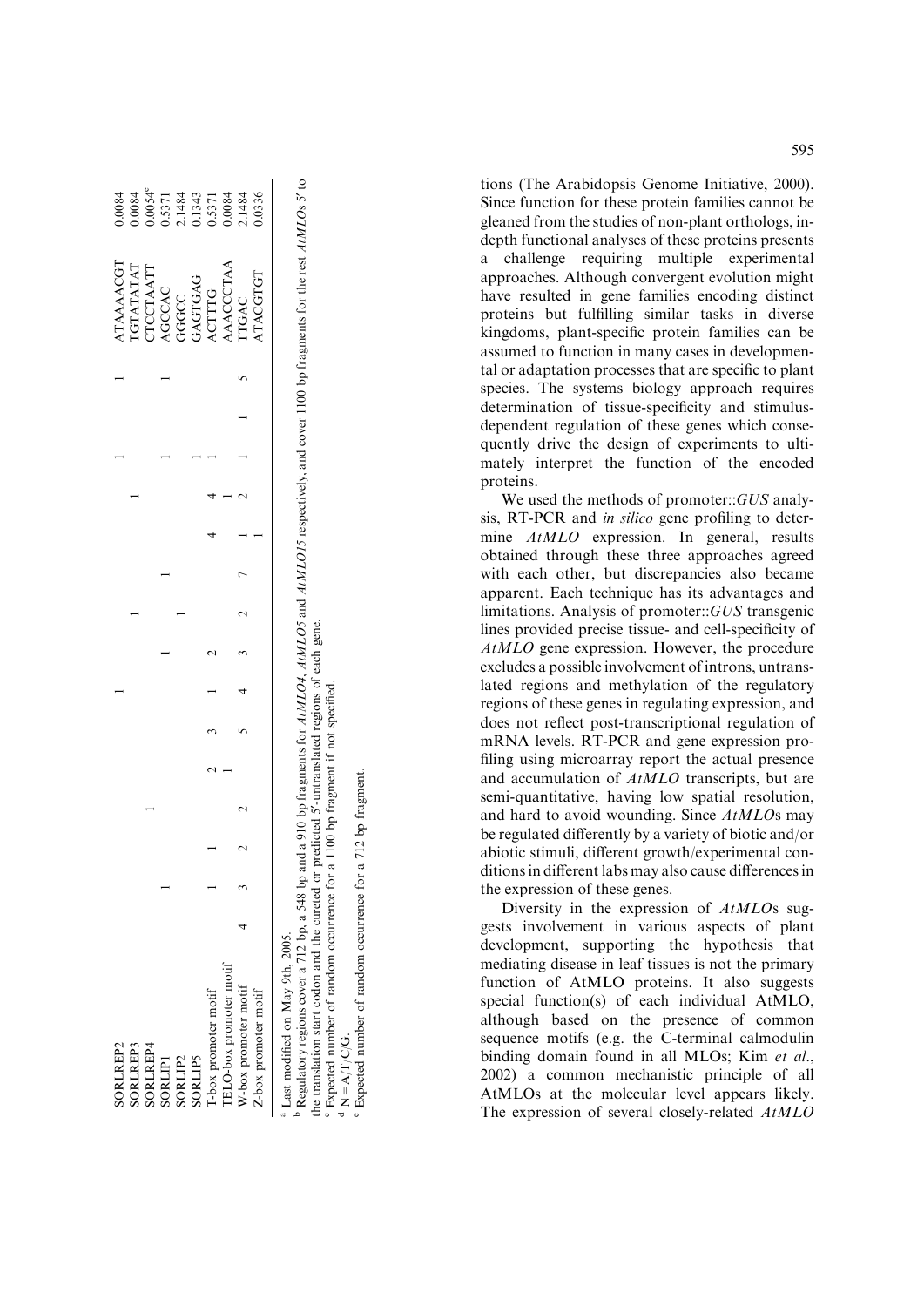genes showed similar or overlapping tissue and developmental specificity suggesting function relatedness, i.e. (partial) functional redundancy, co-function, or antagonistic function(s), among genes within clades.

Preliminary evidence from reverse genetic studies supports both functional redundancy and cofunction of AtMLO proteins. Analysis of Atmlo5 Atmlo9 double mutant plants suggested that these two genes, both of which are expressed at high levels in pollen, may function redundantly in the process of pollen germination (Panstruga, 2005). It was also found that disruption of AtMLO2 conferred enhanced resistance against several powdery mildew species that colonize Arabidopsis (Panstruga, 2005), whereas disruptions in AtMLO6 and/or AtMLO12 did not confer detectable differences (R. Panstruga, unpublished data). However, Atmlo2 Atmlo6 or Atmlo2 Atmlo12 double mutants exhibited higher degrees of resistance to the pathogens, and Atmlo2 Atmlo6 Atmlo12 triple mutant plants are the most resistant (R. Panstruga, unpublished data). These results indicate that not only AtMLO2 but also AtMLO6 and AtMLO12 are involved in mediating the vulnerability of Arabidopsis plants to fungal pathogens. Recently, it was observed that Atmlo4 and Atmlo11 mutants exhibited similar defects in root development as did Atmlo4 Atmlo11 double mutant plants (Z. Chen, M-J. Wu, H. A. Hartmann, P. Schulze-Lefert, R. Panstruga and A. M. Jones, unpublished data), suggesting a co-function of these two genes.

Barley MLO was shown recently to genetically and biochemically interact with the plasma membrane-localized syntaxin ROR2, Required for MLO Resistance 2 (Collins et al., 2003; Bhat et al., 2005; Panstruga, 2005). Several AtMLO proteins were also found to directly interact with the Arabidopsis syntaxin PEN1 (PENETRA-TION1) protein that resembles barley ROR2 (Schulze-Lefert, 2004). Since syntaxin belongs to the superfamily of SNARE (Soluble-N-ethylmaleimide-sensitive fusion protein Attachment protein Receptor) proteins that mediate membrane fusion of vesicles, it was proposed that MLO may modulate SNARE protein-dependent and vesicle transport-associated processes (Schulze-Lefert, 2004; Panstruga, 2005). This would indirectly affect the apoplast environment including cell wall properties. Our study examining staining patterns

of AtMLO promoter::GUS lines reveals AtMLO expression in places where cell wall modification is likely to be occurring. These places include the valve margins of elongating fruits, the connective tissues between seed and funiculus, vascular tissues, pollen grains, the abscission zone of the floral organs and sites of excision. Therefore, results from expression analysis of AtMLO genes support the proposed MLO function in modulating vesicle trafficking in the context of plant development.

#### Acknowledgements

We thank Jing Yang, Monica Gonzalez and Tameca Sutton, all of UNC, for genotyping and processing AtMLO promoter::GUS lines and Zhi Zhang at BASF (Research Triangle Park, North Carolina) for assistance in the PLACE promoter motif analysis. This work was supported by The National Institute of General Medical Sciences (GM65989), The National Science Foundation (NSF0209711) to A.M.J., and by funds from The Max-Planck Society to H.A.H., P.S-L. and R. P.

#### References

- The Arabidopsis Genome Initiative 2000. Analysis of the genome sequence of the flowering plant Arabidopsis thaliana. Nature (London) 408: 796–815.
- Bechtold, N. and Pelletier, G. 1998. In planta Agrobacteriummediated transformation of adult Arabidopsis thaliana plants by vacuum infiltration. Methods Mol. Biol. 82: 259–266.
- Bhat, R.A., Miklis, M., Schmelzer, E., Schulze-Lefert, P. and Panstruga, R. 2005. Recruitment and interaction dynamics of plant penetration resistance components in a plasma membrane microdomain. Proc. Natl. Acad. Sci. USA 102: 3135–3140.
- Bockaert, J. and Pin, J.P. 1999. Molecular tinkering of G protein-coupled receptors: an evolutionary success. EMBO J. 18: 1723–1729.
- Breitwieser, G.E. 2004. G protein-coupled receptor oligomerization: implications for G protein activation and cell signaling. Circ. Res. 94: 17–27.
- Büschges, R., Hollricher, K., Panstruga, R., Simons, G., Wolter, M., Frijters, A., van Daelen, R., van der Lee, T., Diergaarde, P., Groenendijk, J., Töpsch, S., Vos, P., Salamini, F. and Schulze-Lefert, P. 1997. The barley Mlo gene: a novel control element of plant pathogen resistance. Cell 88: 695–705.
- Chen, J.G., Willard, F.S., Huang, J., Liang, J., Chasse, S.A., Jones, A.M. and Siderovski, D.P. 2003. A seven-transmembrane RGS protein that modulates plant cell proliferation. Science 301: 1728–1731.